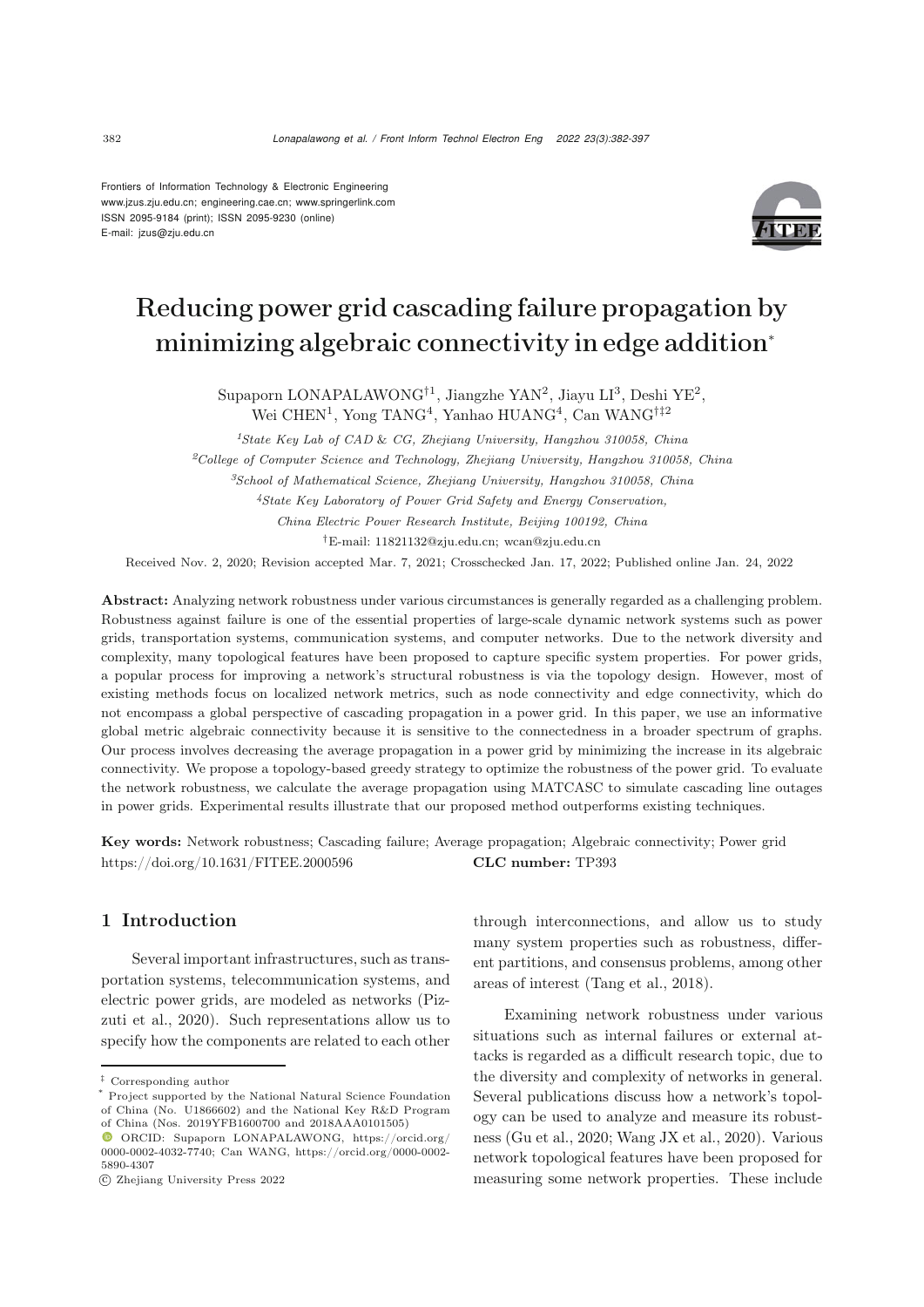simple network metrics (such as mean shortest paths, degree centrality, and clustering coefficient) and network connectivity properties inferred from spectral graph theory. Many of these metrics have been studied in large-scale networks such as power grids [\(Anghel et al.](#page-13-0), [2007](#page-13-0)), which are commonly modeled as complex networks as shown in Fig. [1.](#page-1-0) Power grid robustness is typically evaluated based on abnormal events such as a cascading failure of the transmission lines, which is the consequence of the collective dynamics of a power grid [\(Koç et al.](#page-14-1), [2014\)](#page-14-1). Because a power grid cascading failure starts from the propagation of a single local failure, the network topology can help us effectively analyze the robustness of the power grid.

However, power grid complexity goes beyond its topology. Analysis based solely on topological features may lead to inaccurate results, because it fails to capture some of the peculiarities of power networks described by Kirchoff's laws [\(Cuadra et al.](#page-14-2), [2015](#page-14-2)). Consequently, evaluation and validation of real cascading failure data are necessary to verify the effectiveness of topological methods. However, because cascading failures are rare events in a power grid, analyzing the system's properties directly from cascading failure data is impractical. Existing studies commonly rely on simulation tools to inspect how a power grid will behave in case of such rare events. There are several tools that simulate cascading failures and are capable of returning detailed information that is useful for understanding how cascades propagate, such as DCSIMSEP [\(Eppstein and Hines](#page-14-3), [2012](#page-14-3); [Rezaei et al., 2015\)](#page-15-3), OPA [\(Carreras et al.](#page-13-1),

[2002](#page-13-1)), MATCASC [\(Koç et al., 2013\)](#page-14-4), and COSMIC [\(Song et al.](#page-15-4), [2016\)](#page-15-4). However, it should be noted that although these tools can give detailed simulation results, they cannot provide any insight into how the topology of a power grid affects the system's robustness.

In recent years, many studies have devoted efforts to optimizing a network's structural robustness by designing network topology [\(Liu W et al.](#page-14-5), [2009;](#page-14-5) [Liu ZY et al., 2012;](#page-14-6) [Laszka et al.](#page-14-7)[,](#page-15-5) [2013;](#page-14-7) Peng and Wu, [2016\)](#page-15-5). Several different optimization models have been presented to generate robust networks that could withstand random failures and attacks. A lot of research has focused on localized networks, node connectivity, and edge connectivity, but these areas do not tell the whole story of cascade propagation phenomena, which encompasses the entire power grid network. There are much more variables that can be considered. For example, algebraic connectivity is considered an essential indicator of a network's resilience, and it was used by Liu W et al. (2009) to quantify the importance of network nodes and lines. Laszka et al. (2013) proposed a new metric called persistence, which was used to mitigate attacks by controlling node deployment, resulting in more robust network topologies for wireless sensor networks. Liu ZY et al. (2012) converted the optimal sensor network design problem into a multiobjective optimization problem to obtain a balanced result among the rigidity and efficiency of the connections and resilience to node disconnections. A statistical model called the branching process (Dobson et al., 2005, 2010; Qi et al., 2013; Dey et al.,



<span id="page-1-0"></span>Fig. 1 Electrical diagram (a) and network graph (b) of the IEEE 39 network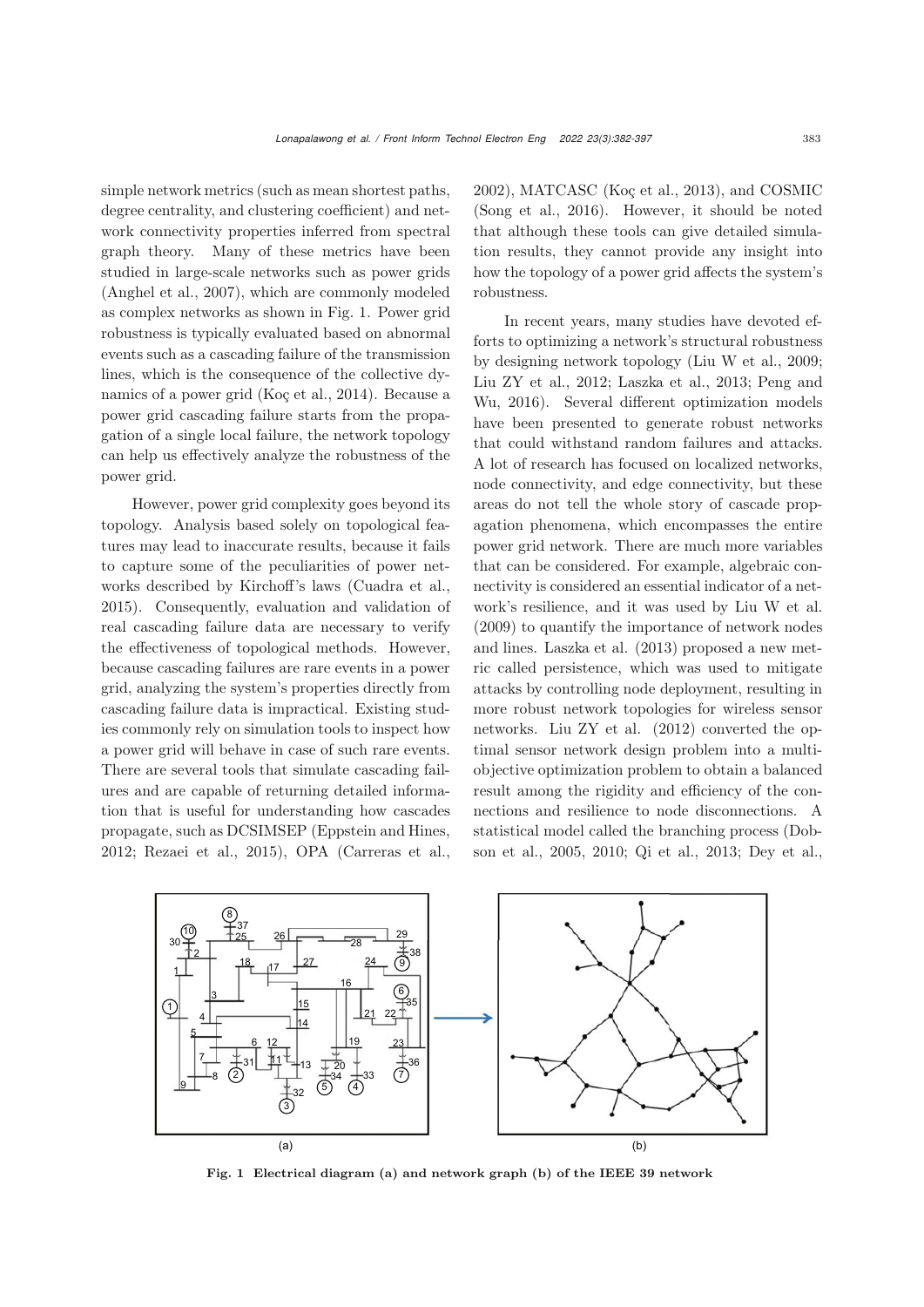2016) was explored in later studies to help analyze system dynamics. It gives an accurate result of the average propagation even for a smaller number of simulations. Despite this progress, the following challenges still need to be grappled when designing robust power grid topology: (1) Due to the large number of nodes in real-world power grids, a highly scalable algorithm is required; (2) Although various methods for evaluating robustness exist, there is no widely acknowledged robustness metric and using different metrics often leads to different optimized networks.

To address these issues, a global power grid perspective, rather than a local view, should be adopted when designing a robust topology. Because the edges are sparse in real-world power grids, removing existing edges often has undesirable effects. It is natural to optimize the topology by adding edges. However, adding edges to real-world power grids is quite difficult due to resource constraints, and design planning in advance is required. We propose a topology-based power grid optimization strategy for selecting transmission lines to add to the network, which optimizes the grid's robustness. We use a more informative metric, algebraic connectivity of the power grid, because it is sensitive to connectivity in a broader spectrum of graphs [\(Liu W et al.](#page-14-5), [2009;](#page-14-5) [Dey et al.](#page-14-8), [2016\)](#page-14-8). Because graph theory does not fully address a power system's physical characteristics, power grid robustness is currently evaluated mainly by power flow simulation [\(Azzolin et al.](#page-13-2), [2018](#page-13-2)) and verified by cascading failure simulator based power flow equations. Average propagation is calculated to evaluate network robustness using MATCASC to simulate cascading failures. Our experimental results show that generally, the larger the algebraic connectivity is, the more severe the propagation will be. We propose a greedy algorithm to determine the optimal way to add lines to the grids so the increase in the algebraic connectivity is minimized after new connections are added. As a result, cascading failure propagation after the addition can also be expected to be low. Finally, we compare our approach with existing strategies. To evaluate our approach, we conduct case studies with real-world datasets. The results proved the usefulness and effectiveness of our proposed strategy.

The contributions of this study are as follows:

1. We optimize edge addition using a modified greedy algorithm to increase the efficiency of the process and reduce the computational time complexity.

2. We perform empirical analysis of cascading failures in several power grids based on algebraic connectivity, using average propagation as the main evaluation criterion.

## 2 Related works

Our work is related to the study of topological analysis of networks and algebraic connectivity, as well as cascading power grid failures. Here, we briefly review the related works in these fields of research.

## 2.1 Topological analysis of network and algebraic connectivity

The study of applied graph theory, also known as comple[x](#page-14-9) [network](#page-14-9) [theory](#page-14-9) [\(](#page-14-9)Correa-Henao and Yusta-Loyo, [2015](#page-14-9)), is characterized by its theoretical representation of a system as a network topology. This facilitates study of the impacts of topology changes on the robustness of the system with topological measurements. Examples of these measure[ments](#page-14-10) [include](#page-14-10) [the](#page-14-10) [degree](#page-14-10) [of](#page-14-10) [connections](#page-14-10) [\(](#page-14-10)Holme et al., [2002](#page-14-10); [Correa-Henao et al.](#page-14-11), [2013\)](#page-14-11), betweenness [\(Guan et al., 2011;](#page-14-12) [Marsden](#page-14-13), [2015\)](#page-14-13), and centrality and mean shortest paths [\(Dey et al.](#page-14-8), [2016\)](#page-14-8). According to [Bigdeli et al.](#page-13-3) [\(2009\)](#page-13-3), the betweenness, degree, and clustering coefficient are all defined on a single node. To evaluate the robustness of the entire network, these metrics need to be calculated on every node, which may result in an inefficient computation process. The above metrics explicitly use the graph topology to quantify connectivity. In addition to these metrics, there exists another group of indicators, called spectrum-based measurements, which are derived from the adjacency matrix and Laplacian [matrix](#page-14-14) [of](#page-14-14) [a](#page-14-14) [network](#page-14-14) [\(van Mieghem](#page-15-6)[,](#page-14-14) [2010](#page-15-6)[;](#page-14-14) Ellens et al., [2011\)](#page-14-14). Spectrum-based measurements have been shown to be associated with the inherent interconnectedness, partition ability, propagation range, and convergence rates of dynamic network processes, and thus have been widely used to quantify network robustness.

Major progress in spectral analysis was presented by Fiedler (1973), who introduced a metric of graph connectedness called algebraic connectivity, which is the second smallest eigenvalue of the Laplacian matrix of a graph. He showed that the greater the algebraic connectivity, the more difficult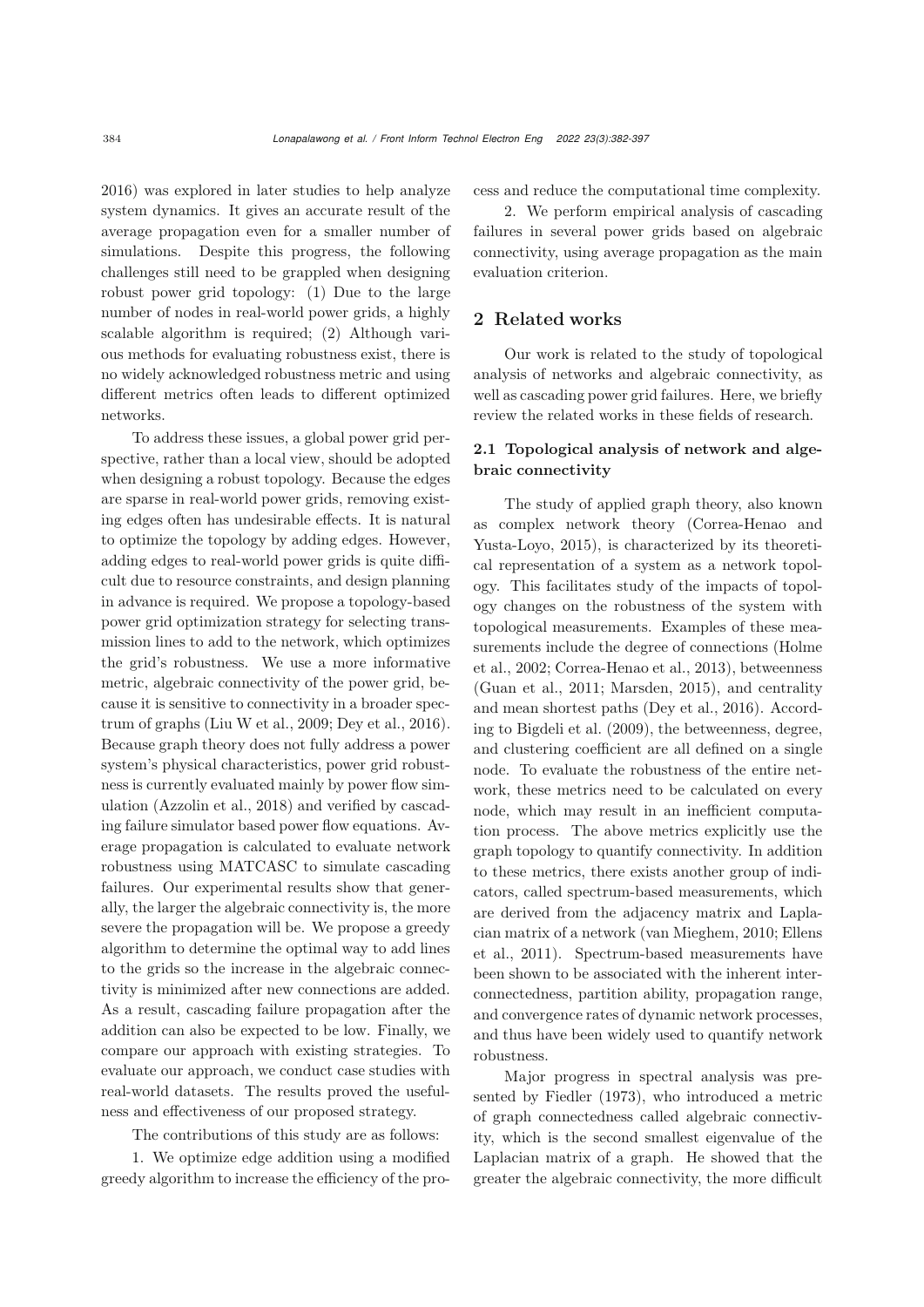it is to cut the graph into smaller components. Existing studies indicate that high algebraic connectivity results in robust networks, and attempt to maximize the algebraic connectivity by adding edges (lines) to the grid [\(Jamakovic and Uhlig](#page-14-15), [2007;](#page-14-15) [Sydney et al.](#page-15-7), [2013](#page-15-7)). Many strategies have been proposed to optimize a network's algebraic connectivity, including edge addition [\(Jiang et al., 2011;](#page-14-16) [Wei P et al., 2014;](#page-15-8) [Ji et al., 2016\)](#page-14-17), edge deletion [\(Wei P et al., 2014\)](#page-15-8), and edge rewiring [\(Sydney et al., 2013\)](#page-15-7). Sydney et al. (2013) studied edge rewiring on three kinds of complex networks and compared edge rewiring to edge addition. Wei P et al. (2014) introduced the flight route addition/deletion problem and compared three different methods to analyze and optimize the algebraic connectivity of air transportation networks. In recent years, some new efforts were also witnessed in network optimization in industrial sectors, such as air transportation and satellite networks [\(Zheng et al.](#page-15-9), [2017](#page-15-9)), and also in businesses where sensor networks are used [\(Liu ZY et al., 2012;](#page-14-6) [Laszka et al., 2013\)](#page-14-7). Due to limiting factors such as computational complexity, most researchers employ the algebraic connectivity of a network to quantify the importance of a node or an edge in a localized view rather than in a global view.

#### 2.2 Cascading failure and network topology

Extensive literature exists on cascading failures. Large-scale cascading failures are usually the results of propagation from a single local failure into the whole network [\(Koç et al.](#page-14-1), [2014](#page-14-1)). The existing works can be divided into two basic categories: the evolutionar[y](#page-14-18) [approach](#page-14-18) [and](#page-14-18) [the](#page-14-18) [holistic](#page-14-18) [approach](#page-14-18) [\(](#page-14-18)Li and Xue, [2019](#page-14-18)). The evolutionary approach focuses mainly on the causes and consequences of cascading failures [\(Chen J et al.](#page-14-19), [2005](#page-14-19); [Bompard et al., 2016\)](#page-13-4). Flow analysis [\(Rei et al., 2000](#page-15-10)) and Markov chains [\(Wang ZF et al., 2012](#page-15-11)) were adopted in such studies. The holistic approach focuses on the topology and operation of power grids. This approach typically evaluates vulnerabilities to locate weak points in power sy[stems](#page-15-12) [\(Chen Q and Mili, 2013](#page-14-20)[;](#page-15-12) Wang YZ and Baldick, [2014](#page-15-12)). Furthermore, with the development of system engineering, cascading failures can be a[nalyzed](#page-15-13) [based](#page-15-13) [on](#page-15-13) [complex](#page-15-13) [network](#page-15-13) [theory](#page-15-13) [\(](#page-15-13)Saleh et al., [2018](#page-15-13)), which is used to model a power grid's ability to handle cascading outages from a macroscopic perspective [\(Carreras et al., 2004\)](#page-14-21).

Most of the existing models for cascading failures in power grids are basic topological models. Hardly any attention has been paid to quantifying network robustness against cascading failure in terms of network's topological properties. Some researchers studied both the topological features and effect of flow dynamics on network robustness in cascading failures. Koç et al. (2014) proposed a topological metric that uses effective graph resistance to relate power grid robustness to cascading failures. [Dey et al.](#page-14-8) [\(2016\)](#page-14-8) proposed a novel approach to investigate the relationship between the average propagation of failures and the topological variations occurring in the grid. [Pahwa et al.](#page-15-14) [\(2012](#page-15-14)) studied how topological changes can affect the robustness of the network against attacks and failures. However, due to power grid complexity, there are still insufficient network optimization techniques to design typologies that are robust against cascading failures. As most power grids are usually sparsely connected and normal changes to the topology can involve the addition of new power lines, we consider to optimize the robustness of a power grid against cascading failures with edge additions.

## 3 Empirical analysis of cascading failures in power grids

In this section, we present empirical analysis of the relationship between cascading failures in a power grid and its topology. To examine the effects that topology has on a cascading system, it is necessary to develop a cascade model as a complex network, where the generation, transmission, and load buses are modelled as nodes while the transmission lines are represented as edges in accordance to the circuit laws. We then explain how to use these models to run simulations of cascading failures on power grids. This is followed by a detailed explanation of average propagation.

Some existing research has already analyzed power grid networks by attacking critical power lines in the topology. The results often simulate the worstcase scenarios by causing critical power lines to fail [\(Pizzuti et al.](#page-15-0), [2020](#page-15-0)). In the real world, cascading failures can be caused by several factors, not just the failure of critical power lines. This means that the results from the existing research reflect only one kind of cascading failures (caused by critical line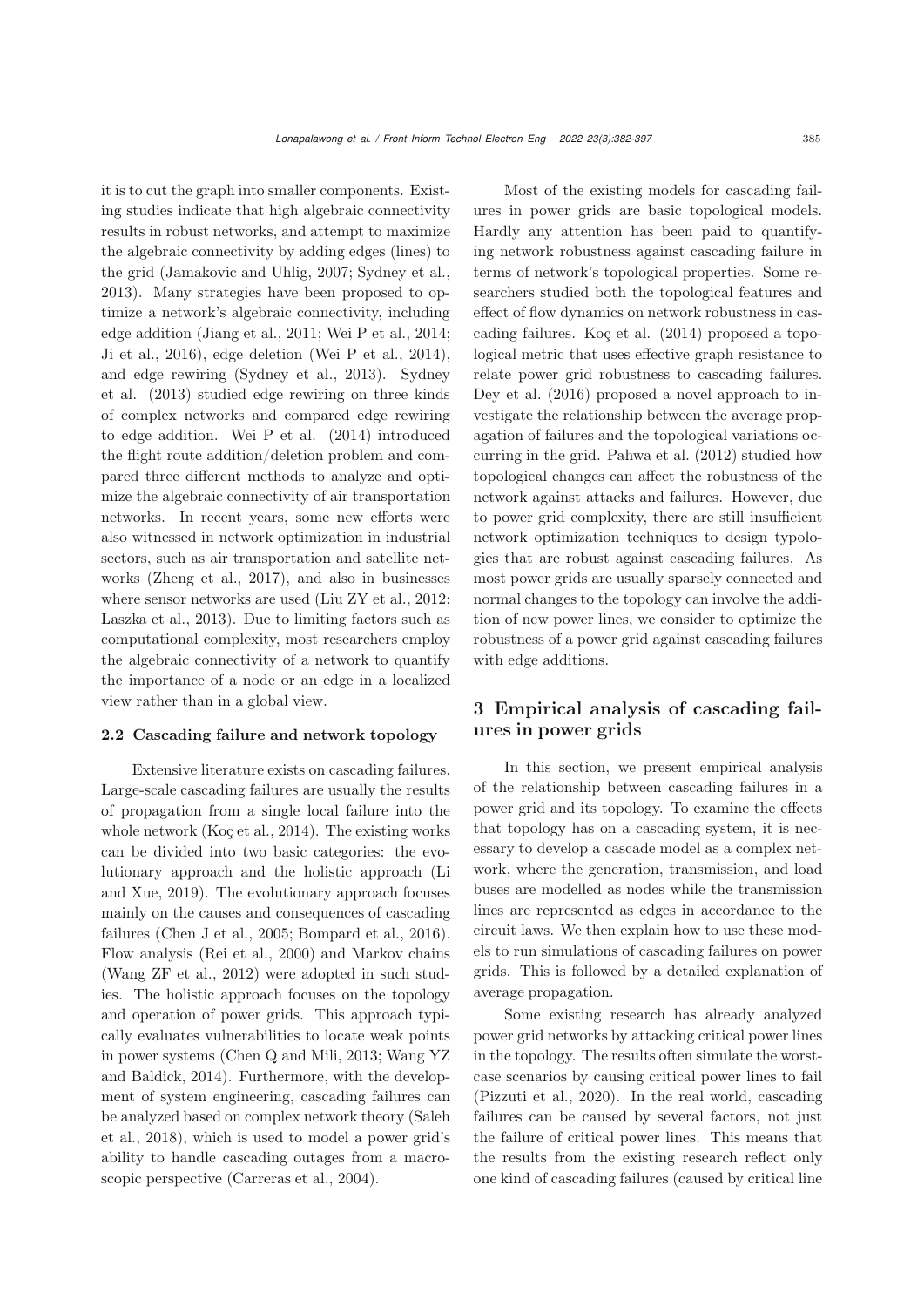failures). In this paper, we applied a random attack method to obtain a better overall view of the impact of the cascade. The results based on random attacks on power lines are more acceptable than the results from attacking critical lines. A comparison of different attack strategies and their effects on the robustness levels of the tested networks was proposed in [Koç et al.](#page-14-4) [\(2013](#page-14-4)).

## <span id="page-4-0"></span>3.1 Cascading failure simulation

A cascading failure occurs when the failure of one part of an interconnected system results in the failure of more parts, and eventually the whole system. The concept is comparable to a set of falling dominoes. In a power grid, each line has a relay that protects it from permanent damage due to events such as excessive current. To avoid permanently damaging the line, an overcurrent relay notifies a circuit breaker to trip a line when the line's current exceeds its capacity limit and this violation lasts long enough. As stated in [Koç et al.](#page-14-1) [\(2014\)](#page-14-1), we assume that the capacity  $C_l$  of a transmission line l is proportional to its initial power flow  $L_l(0)$  (when there is no failure in the network):

$$
C_l = \alpha_l L_l(0), \qquad (1)
$$

where  $\alpha_l$  is the tolerance level of line l. Traditionally, power grid researchers have focused on the robustness of a grid for a specific grid tolerance level of the grid. The study of effects of using different tolerance levels is important in identifying the robustness and [vulnerability](#page-15-15) [of](#page-15-15) [real-life](#page-15-15) [networks;](#page-15-15) Wang JW and Rong [\(2009\)](#page-15-15) showed that tolerance could be used negatively to cause damage by spreading rumors or positively to control epidemics.

For simplicity, we assume a deterministic model for the line tripping mechanism, where the circuit breaker for a line trips at the moment the flow of the line exceeds its capacity. When isolated islands are created by the failure, the cascading failure continues in each island in which generators or loads are separately shed, to attain a supply-demand balance. The cascade of failures continues until no more components are overloaded.

Following the notation of [Dobson et al.](#page-14-22) [\(2006\)](#page-14-22), we assume that the cascading failure is started by  $\epsilon_0 > 0$  initial failures in stage 0 and continues to produce further failures  $\epsilon_1, \epsilon_2, \dots$  in stages 1, 2, ..., respectively. The simulation is repeated  $K$  times with different initial failures to produce  $K$  independent instances of cascading failures.

We define  $Y_n^{(k)}$  as the total number of failures including stage n in the  $k^{\text{th}}$  simulation as

$$
Y_n^{(k)} = \epsilon_0^{(k)} + \epsilon_1^{(k)} + \epsilon_2^{(k)} + \ldots + \epsilon_n^{(k)}.
$$
 (2)

We apply MATCASC, a MATLAB-based cascading failure analysis tool from [Koç et al.](#page-14-4) [\(2013](#page-14-4)), to solve the power flow equations and analyze cascading line outages in power grids.

#### <span id="page-4-1"></span>3.2 Average propagation

To deduce the growth of outages after they are initiated, it is necessary to have an estimator to predict the blackout severity. We use average propagation (AP), which was proposed by [Dobson et al.](#page-14-22) [\(2006](#page-14-22)) to evaluate the scale of the cascading failure. For cascading data obtained from  $K$  simulations using the methods described in Section [3.1,](#page-4-0) AP is expressed as

<span id="page-4-2"></span>
$$
AP = \frac{\sum_{k=1}^{K} \left( \epsilon_1^{(k)} + \epsilon_2^{(k)} + \ldots + \epsilon_{s(k)}^{(k)} \right)}{\sum_{k=1}^{K} \left( \epsilon_0^{(k)} + \epsilon_1^{(k)} + \ldots + \epsilon_{s(k)-1}^{(k)} \right)}.
$$
 (3)

With a triggering event leading to more outages, the chances that the entire system will collapse are rare. Rather, small independent islands will form, indicating that a few lines are still intact. Therefore, in the above equation,  $s(k)$  depends on the saturation  $S$  [\(Dobson et al.](#page-14-22), [2006](#page-14-22)):

$$
s(k, S) = \max\left\{n|Y_{n-1}^{(k)} < S \text{ and } \epsilon_{n-1}^{(k)} > 0\right\}.\tag{4}
$$

We can see that the cascading failure simulation stops when the number of failures in any stage is zero or the total number of failures becomes at least S.

AP can be divided into the following cases:

(1)  $AP < 1$ : In this case, the cascade tends to die after a certain number of stages.  $(2)$  AP  $> 1$ : Here, the cascade either ceases after some stages with certain probability or proceeds until the system is saturated.

#### 3.3 Impact of tolerance level and saturation

We use simulations to evaluate the impact of tolerance level and saturation. We set the initial failure to be random attacks, where four randomly chosen transmission lines (edges) are removed.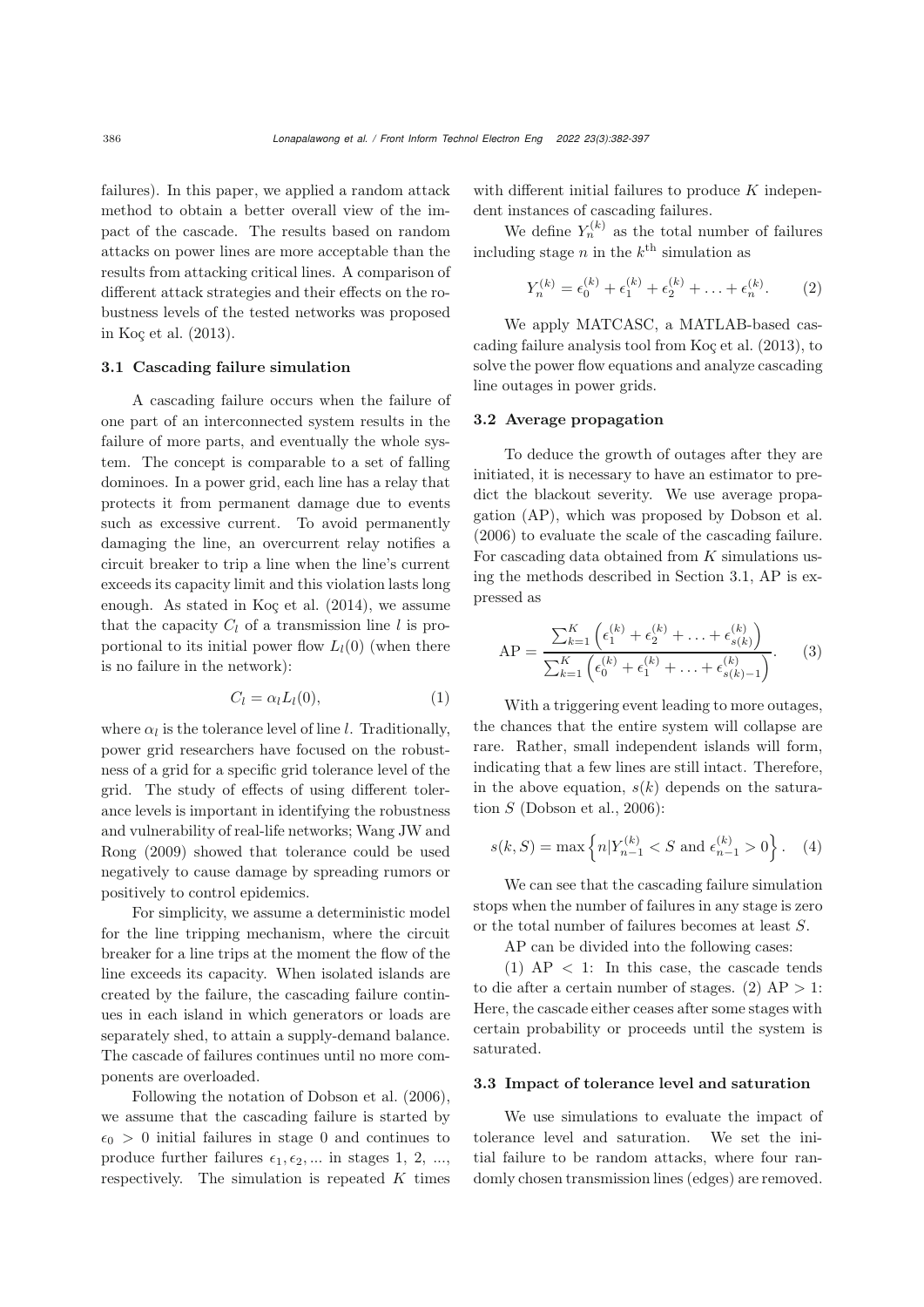Fig. [2a](#page-5-0) shows the impact of the tolerance level on AP for the IEEE 39 network. Data is obtained with  $[\alpha_{\min} = 1, \ \alpha_{\max} = 4]$  subdivided with  $\Delta \alpha = 0.1$ . The impact of the tolerance level in Fig. [2a](#page-5-0) suggests that AP decreases as  $\alpha$  increases. The larger the value of  $\alpha$ , the slower the decrease in AP. Therefore, network robustness is positively correlated with  $\alpha$ as measured by AP. However, in reality, due to economic considerations, the safety margins are limited and will not be very high. Fig. [2b](#page-5-0) shows the effect of saturation in a cascading failure in terms of AP. We found that the increase in saturation causes a decrease in AP. It can be seen from the figure that when the ratio of saturation to the total number of edges reaches 0.6, AP decreases much more slowly as the saturation continues to increase.

We design a line capacity tolerance and saturation level to control the scale of failure [\(Anghel et al.](#page-13-0), [2007](#page-13-0); [Moussawi et al.](#page-15-16), [2017](#page-15-16); [Spiewak et al.](#page-15-17), [2018\)](#page-15-17). In our numerical evaluations in Sections [3.4](#page-5-1) and [5,](#page-8-0) we set the saturation  $S$  to 60% of the total number of transmission lines in the system and the tolerance level  $\alpha$  to 1.3 for each line.

# <span id="page-5-1"></span>3.4 Correlation between average propagation and algebraic connectivity

The relationship between algebraic connectivity and robustness is somewhat counter-intuitive. Dey et al. (2016) reported that after the removal of a line, the system tends to be less connected, thus increasing the network sparsity. Links tend to act independently of one another, which effectively reduces failure propagation. A system that has low algebraic connectivity tends to be less connected and there is a decrease in AP. Intuitively, a densely connected network will result in more severe propagation. As new connections typically characterize a power grid's evolution, cascading failure is an increasing concern for the power grid as it grows in size. From the summary given above, our understanding is that in a sparsely connected network, if network connectivity is increased, it may become more prone to failure propagation. Thus, we need to find an optimal method to increase the network robustness by edge addition, with minimum increase in the failure propagation rate.

We conducted simulations on the IEEE 39 network and IEEE 118 network to test and identify the impact of algebraic connectivity on propagation. As explained in Section [3.2,](#page-4-1) several simulations were performed to estimate AP using Eq. [\(3\)](#page-4-2). In each simulation, several random edges were added to the grid. After the addition of edges, the connectivity of the system is increased. Edges tend to act independently of one another, which effectively increases the failure propagation range. We again used random attacks to generate initial failures. The relationship between the algebraic connectivity and AP is shown in Fig. [3.](#page-6-0) The correlation in Table [1](#page-6-1) shows that when the network becomes more connected (that is, has higher algebraic connectivity), AP of failures is also increased. From these results, we can see an obvious positive correlation between algebraic connectivity and propagation spread. Because the cascading spread is also affected by some factors that are not captured by topological metrics, some discrepancies exist between algebraic connectivity and AP, but the general tendency of correlation is obvious.



<span id="page-5-0"></span>Fig. 2 Impact of the tolerance level on the average propagation (AP) for the IEEE 39 network (a) and impact of the saturation *S* on AP for the IEEE 39 network (b), where *M* is the ratio of *S* to the total number of edges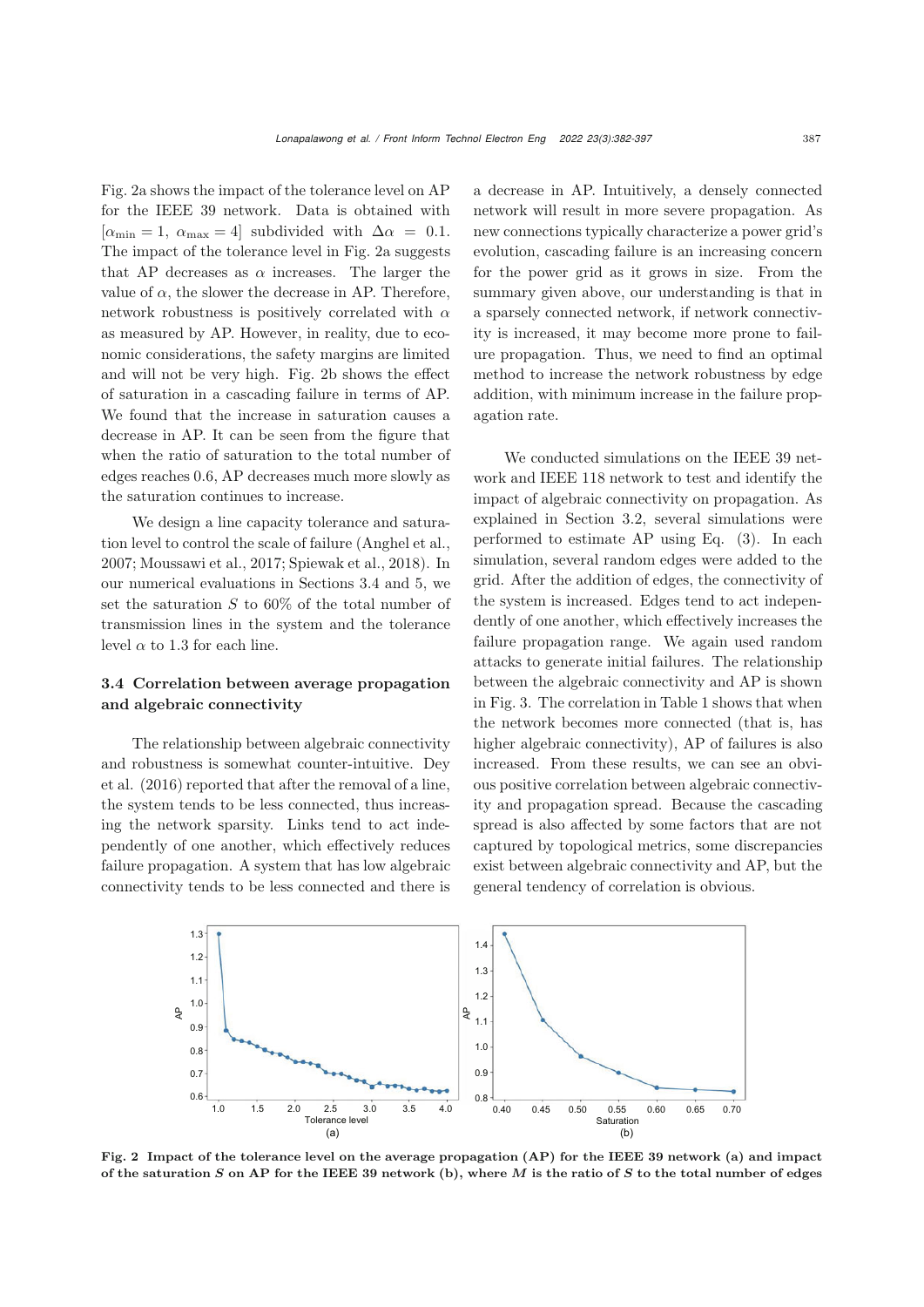

<span id="page-6-0"></span>Fig. 3 Relationship between the algebraic connectivity and the average propagation (AP) in 20 simulations for the IEEE 39 network (a) and the IEEE 118 network (b)

<span id="page-6-1"></span>Table 1 Correlation between the algebraic connectivity and average propagation for the IEEE 39 network and the IEEE 118 network obtained in 20 simulations

| Dataset  | Correlation coefficient |
|----------|-------------------------|
| IEEE 39  | 0.686.350               |
| IEEE 118 | 0.713378                |

# 4 Cascading failure reduction via algebraic connectivity

In real life, there are few chances to construct a totally new power grid network, either in a local area or for a whole country. Instead, experts and engineers are tasked with maintaining or finding ways to improve the robustness of an existing network. The actions of these engineers and experts are restricted by a budget (e.g., adding a fixed number of edges), having to follow government regulations, and other constrictions. These issues and concerns are the major motivations of this work.

#### 4.1 Problem formulation

In this study, we aim to optimize the algebraic connectivity of power grid networks to improve robustness by minimizing AP. Consider the electrical network's physical structure. Electric power is transferred from the generation buses to distribution substations through the transmission buses, interconnected by transmission lines. The graph of a power grid network can be described by  $G(V,E_0)$ , where node set V represents the generators, substations, and transformers in the power grid, and edge set  $E_0$  contains the power transmission lines. Let  $n$  denote the size of  $V$ 

and  $m$  denote the size of  $E_0$ . The second smallest eigenvalue of the Laplacian matrix of a graph is called its algebraic connectivity  $\lambda_2(L)$ , and the corresponding normalized eigenvector is called the Fiedler vector [\(Fiedler](#page-14-23), [1973](#page-14-23)). According to Ghosh and Boyd [\(2006](#page-14-24)), the Laplacian matrix *L* can be represented by the dot product summation of edge vectors. For an edge  $e$  connecting two nodes  $i$  and j, we define the edge vector  $h_e \in \mathbb{R}^n$  as  $h_e(i)=1$ ,  $h_e(j) = -1$ , and all other entries equal to 0. Then the Laplacian matrix  $\boldsymbol{L}$  of  $\boldsymbol{G}$  is an  $n \times n$  matrix:

<span id="page-6-2"></span>
$$
L = \sum_{e=1}^{m} h_e h_e^{\mathrm{T}}.
$$
 (5)

The objective of this study is to reduce propagation of a cascading failure by minimizing the increase in algebraic connectivity after a fixed number of edge additions.

All possible edges that can be added are given in a pre-determined set  $P$ . We denote the edges chosen to be added as a set  $\Delta E$ . Thus, the edge addition problem can be formulated as

$$
\min \lambda_2 (G(V, E_0 + \Delta E))
$$
  
s.t.  $|\Delta E| = k$ ,  $\Delta E \subseteq P$ ,  $P \cap E_0 = \emptyset$ . (6)

## 4.2 Minimizing algebraic connectivity using greedy edge addition

Ghosh and Boyd [\(2006](#page-14-24)) presented a greedy local heuristic, where they added  $k$  edges to the grid based on the Fiedler vector. In a sparsely connected network, adding k edges all at once may not produce an optimal result. By extending their method, we present an algorithm called modified greedy edge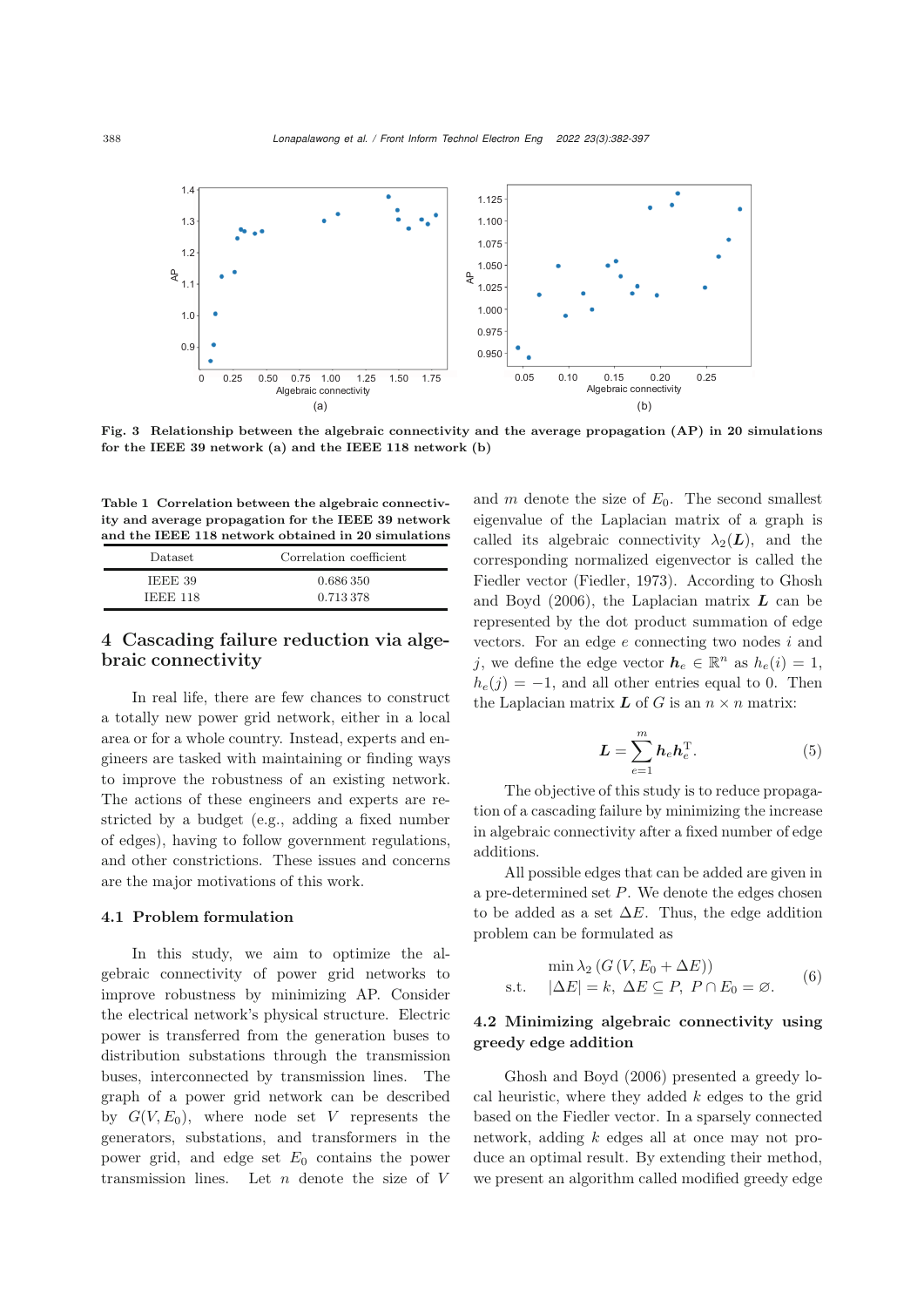addition (MGEA) to reduce the propagation range by adding  $k$  edges using a selection criterion and minimizing the increase in algebraic connectivity.

According to [Mohar et al.](#page-14-25) [\(1991\)](#page-14-25), the algebraic connectivity can be computed by

<span id="page-7-0"></span>
$$
\lambda_2(\mathbf{L}(x)) = \min \left\{ \frac{\mathbf{y}^{\mathrm{T}} \mathbf{L}(x) \mathbf{y}}{\mathbf{y}^{\mathrm{T}} \mathbf{y}} \, | \, \mathbf{y} \neq \mathbf{0}, \, \mathbf{1}^{\mathrm{T}} \mathbf{y} = \mathbf{0} \right\},\tag{7}
$$

where  $y$  is an  $n \times 1$  non-zero vector and it is orthogonal to the all-one vector **1**. Furthermore, Eq. [\(7\)](#page-7-0) can be transformed into

$$
\lambda_2(\mathbf{L}(x)) = \min \left\{ \frac{\mathbf{y}^{\mathrm{T}} \mathbf{L}(x) \mathbf{y}}{\|\mathbf{y}\|^2} \, | \, \mathbf{y} \neq \mathbf{0}, \, \mathbf{1}^{\mathrm{T}} \mathbf{y} = \mathbf{0} \right\},\tag{8}
$$

where we can replace vector *y* with the normalized vector  $\mathbf{v} = \mathbf{y}/\|\mathbf{y}\|$  and we have Eq. [\(9\)](#page-7-1):

<span id="page-7-1"></span>
$$
\lambda_2(\mathbf{L}(x)) = \min \left\{ \mathbf{v}^{\mathrm{T}} \mathbf{L}(x) \mathbf{v} \, | \, \|\mathbf{v}\| = 1, \mathbf{1}^{\mathrm{T}} \mathbf{v} = \mathbf{0} \right\}. \tag{9}
$$

The normalized vector  $v$  in Eq.  $(9)$  is the Fiedler vector, because

<span id="page-7-2"></span>
$$
\lambda_2(\mathbf{L}(x))\mathbf{v} = \mathbf{L}(x)\mathbf{v}.\tag{10}
$$

Multiplying  $v^T$  to the left of both sides of Eq. [\(10\)](#page-7-2) yields

$$
\boldsymbol{v}^{\mathrm{T}}\lambda_2(\boldsymbol{L}(x))\boldsymbol{v} = \boldsymbol{v}^{\mathrm{T}}\boldsymbol{L}(x)\boldsymbol{v}.\tag{11}
$$

Because vector *v* is normalized,

$$
\boldsymbol{v}^{\mathrm{T}}\lambda_2(\boldsymbol{L}(x))\boldsymbol{v}=\lambda_2(\boldsymbol{L}(x))\left(\boldsymbol{v}^{\mathrm{T}}\boldsymbol{v}\right)=\lambda_2(\boldsymbol{L}(x)).\tag{12}
$$

Therefore, if  $v$  is a Fiedler vector, the minimum in Eq. [\(9\)](#page-7-1) can be achieved:

<span id="page-7-3"></span>
$$
\lambda_2(\mathbf{L}(x)) = \mathbf{v}^{\mathrm{T}} \mathbf{L}(x) \mathbf{v}.
$$
 (13)

Based on Eq. [\(5\)](#page-6-2), the Laplacian matrix after edge addition is

$$
L_{\text{new}} = L_0 + \sum_{l=1}^{|P|} h_e h_e^{\text{T}} = L_0 + L', \qquad (14)
$$

where  $L' = \sum_{l=1}^{|P|} h_e h_e^{\mathrm{T}}$ . If  $v$  is a Fiedler vector, we can obtain the algebraic connectivity as

$$
\lambda_2(\boldsymbol{L}_{\text{new}}) = \boldsymbol{v}^{\text{T}} \boldsymbol{L}_{\text{new}} \boldsymbol{v} = \boldsymbol{v}^{\text{T}} \boldsymbol{L}_0 \boldsymbol{v} + \boldsymbol{v}^{\text{T}} \boldsymbol{L}' \boldsymbol{v} \geq \lambda_2(\boldsymbol{L}_0) + \lambda_2(\boldsymbol{L}').
$$
\n(15)

So, minimizing  $\lambda_2(L_{\text{new}})$  can be relaxed to minimizing  $\lambda_2(\mathbf{L}')$ . Note that  $\Delta E \subseteq P$ , and minimizing  $\lambda_2(\mathbf{G}')$  is equivalent to selecting edges from P that have the smallest impact on  $\lambda_2$  ( $\mathbf{L}_P$ ). If G is a large graph with many edges, adding one edge has only an insignificant impact on its second eigenvector. According to Eq. [\(13\)](#page-7-3), we have

$$
\lambda_2(\mathbf{L}_{\text{new}}) = \mathbf{v}_{(\mathbf{L}_{\text{new}})}^{\text{T}} \mathbf{L}_{\text{new}} \mathbf{v}_{(\mathbf{L}_{\text{new}})} \approx \mathbf{v}^{\text{T}} \mathbf{L}_{\text{new}} \mathbf{v}
$$
  
=  $\mathbf{v}^{\text{T}} \mathbf{L}_0 \mathbf{v} + \mathbf{v}^{\text{T}} (\mathbf{h}_e \mathbf{h}_e^{\text{T}}) \mathbf{v}$  (16)  
=  $\lambda_2(\mathbf{L}_0) + (v_i - v_j)^2$ .

Because  $(v_i - v_j)^2 \geq 0$ , we can see that adding an edge can never decrease the algebraic connectivity. Fig. [4](#page-7-4) shows 200 random instances of edge addition for the IEEE 118 network and the IEEE 2383 network. From the result, we can see that there is a strong positive correlation between the value of  $(v_i - v_j)^2$  of an edge and the increase in the algebraic connectivity  $(\lambda_2)$  after edge addition. Therefore, we believe that it is appropriate to apply our method to increase the robustness of the system, because it



<span id="page-7-4"></span>Fig. 4 Relationship between the value of  $(v_i - v_j)^2$  and the increase in algebraic connectivity after edge addition for the IEEE 118 network (a) and the IEEE 2383 network (b)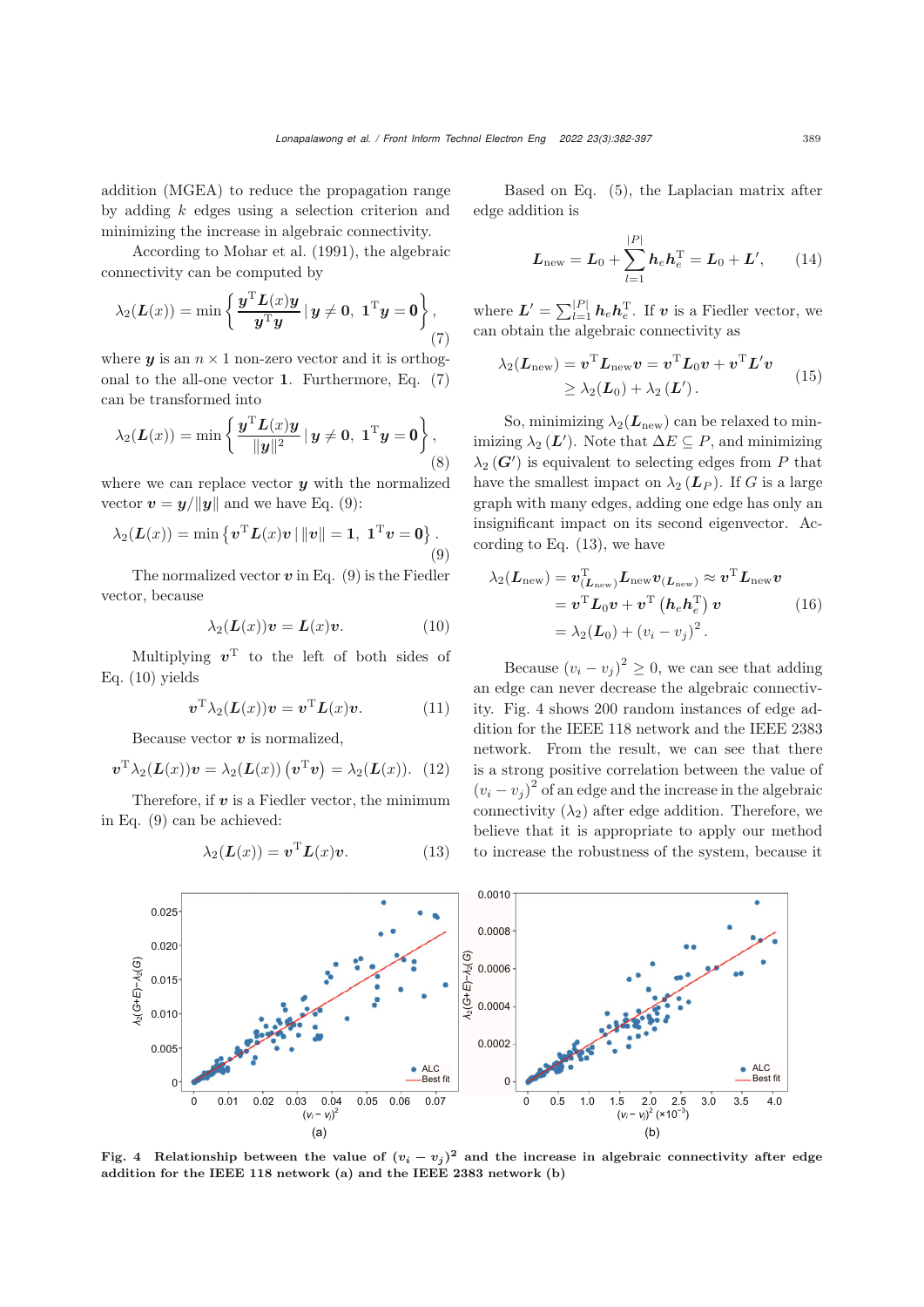leads to small algebraic connectivity after edge addition, thus reducing the failure propagation range.

In summary, the MGEA algorithm picks one edge from the candidate set with the minimum  $(v_i - v_j)^2$  at each iteration, where  $v_i$  and  $v_j$  are the  $i^{\text{th}}$  and  $j^{\text{th}}$  items of the Fiedler vector  $\boldsymbol{v}$  of the current Laplacian matrix *L*, respectively. The complete algorithm is listed in Algorithm 1.

|                                                      | <b>Algorithm 1</b> Modified greedy edge addition        |
|------------------------------------------------------|---------------------------------------------------------|
|                                                      | 1: Given graph $G(V, E_0)$ and candidate edge set P     |
| 2: Let $E = E_0$                                     |                                                         |
| 3: for 1 to $k$ do                                   |                                                         |
| 4:                                                   | Calculate $\lambda_2(G(V, E))$ and its Fiedler vector v |
| 5: $e_{ij} = \arg \min_{e_{ij} \in P} (v_i - v_j)^2$ |                                                         |
| 6: $E = E + e_{ii}$                                  |                                                         |
| 7: $P = P - e_{ii}$                                  |                                                         |
| 8: end for                                           |                                                         |
| 9: Output $G(V, E)$                                  |                                                         |
|                                                      |                                                         |

## <span id="page-8-0"></span>5 Experiments and results

Determining the optimal location of a new edge is challenging. The added edges should increase the power grid's robustness by minimizing failure propagation. In this section, we review the results from the experiments that we conducted to evaluate the greedy edge addition algorithm's ability to improve the robustness of power grid networks. Our study is intended to examine the following question: Does MGEA outperform the other four baseline strategies?

## 5.1 Experimental protocol

#### 5.1.1 Datasets

Four datasets, IEEE 39, IEEE 57, IEEE 118, and IEEE 2383, are used in our experiments. Some properties of the datasets are presented in Table [2.](#page-8-1) We will evaluate the performance of our algorithm in terms of (1) minimizing the algebraic connectivity increase and (2) reducing the average propagation rate. Considering the issue of protecting the grid against random failures or targeted attacks, in our experiments, cascading failures are triggered by random attacks, where four randomly chosen transmission lines (edges) are removed. For the IEEE 2383 dataset, which has a total of 2896 edges, we remove 10 lines instead, to compensate for the large number of edges compared with the other three datasets.

Because different initial attacks can lead to different results, we performed 200 iterations when calculating AP (i.e.,  $K = 200$  in Eq. [\(3\)](#page-4-2)).

<span id="page-8-1"></span>Table 2 Numbers of nodes and edges in each dataset

| Dataset          | Number of nodes | Number of edges |
|------------------|-----------------|-----------------|
| IEEE 39          | 39              | 46              |
| IEEE 57          | 57              | 80              |
| <b>IEEE 118</b>  | 118             | 186             |
| <b>IEEE 2383</b> | 2383            | 2896            |

The number of lines removed randomly in each cycle was determined by experiments. Based on  $N-k$  contingency analysis [\(Wei XG et al.](#page-15-18), [2019\)](#page-15-18), we narrowed down the initial powerline removal number to be between 2 and 20. We found that removing 4 edges in a small network and 10 edges in an extensive network satisfied the needs for computational efficiency, while preserving the experimental results' trends. In real-world networks, most changes are restricted by limitations and budgets, such as limits on the number of powerlines that can be added and the need to comply with government regulations, among other restrictions. Based on real-world power grid topologies, our simulations return the top 20 edges that can be added to the original network, which can help simplify a human engineer's decision making to improve the grid's robustness. How those edges are chosen in each strategy is explained below.

#### 5.1.2 Baseline strategies

Here, we compare MGEA with the baseline strategies. Table [3](#page-8-2) summarizes the strategies and their corresponding computational complexities.

#### 1. Random (RD)

<span id="page-8-2"></span>The random addition strategy simply chooses an

Table 3 Summary of the strategies and their computational complexities

| Strategy                                                 | Edge addition criterion                          | Complexity |  |  |  |  |  |
|----------------------------------------------------------|--------------------------------------------------|------------|--|--|--|--|--|
| RD                                                       | Random selection                                 | O(kM)      |  |  |  |  |  |
| DP                                                       | $arg min(d_i d_j)$<br>$i \, i$                   | $O(kN^2)$  |  |  |  |  |  |
| <b>BT</b>                                                | $arg min ((C_B(i) + 1)(C_B(j) + 1))$<br>$i \, i$ | $O(kN^3)$  |  |  |  |  |  |
| ER.                                                      | $arg max (R_{ij})$<br>$i \, i$                   | $O(kN^3)$  |  |  |  |  |  |
| MGEA                                                     | $\arg\min_{e_{ij}\in P} (v_i - v_j)^2$           | $O(kN^3)$  |  |  |  |  |  |
| k is the number of edges to be added; N is the number of |                                                  |            |  |  |  |  |  |

nodes: *M* is the number of edges in the initial grid. RD: random; DP: degree product; BT: betweenness; ER: effective resistance; MGEA: modified greedy edge addition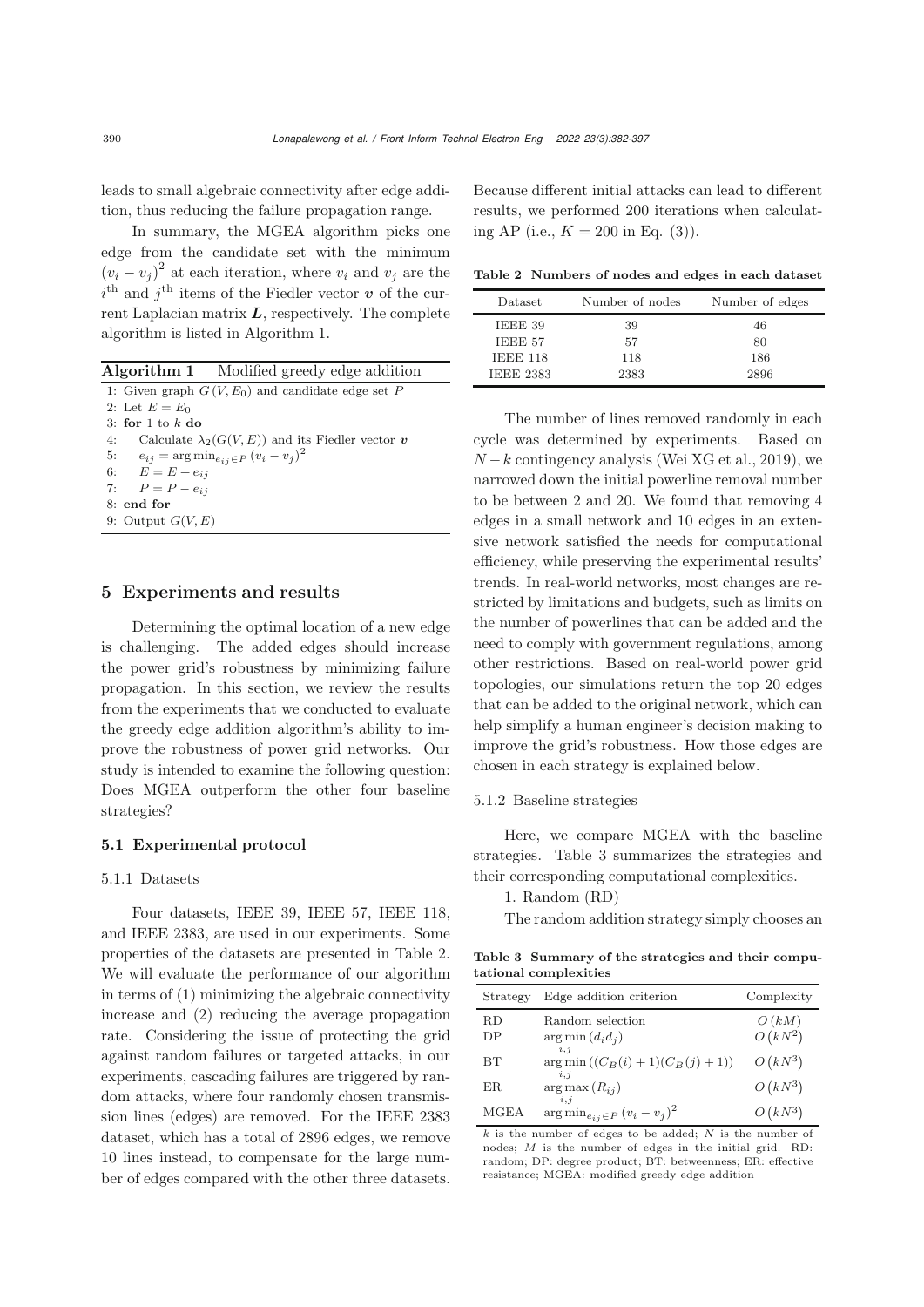edge from the candidate set at random. It is often selected as a reference to be compared with other edge addition strategies.

2. Degree product (DP) [\(Marsden](#page-14-13), [2015](#page-14-13))

The degree of a node is the simplest centrality metric that reflects a node's importance in its locality [\(Marsden](#page-14-13), [2015\)](#page-14-13). For an undirected network, the degree of a node is equal to the number of edges connected to it. The edge in the candidate set with the lowest degree product is added.

[3.](#page-14-16) [Betweenness](#page-14-16) [\(BT\)](#page-14-16) [\(Guan et al.](#page-14-12)[,](#page-14-16) [2011](#page-14-12)[;](#page-14-16) Jiang et al., [2011\)](#page-14-16)

Betweenness is one of the most important metrics to evaluate the routing strategy performance of a network [\(Jiang et al.](#page-14-16), [2011\)](#page-14-16). We define the betweenness product of an edge  $(i, j)$  in the candidate set as  $(C_B(i) + 1)(C_B(j) + 1)$ , where  $C_B(v)$  is the betw[eenness](#page-14-12) [centrality](#page-14-12) [of](#page-14-12) [node](#page-14-12)  $v$  as defined in Guan et al. [\(2011](#page-14-12)). Note that one is added to the betweenness before calculating the product because the betweenness for some nodes can be 0. The edge in the candidate set with the lowest betweenness product is added.

4. Effective resistance (ER) [\(van Mieghem](#page-15-6), [2010](#page-15-6); [Koç et al., 2014](#page-14-1))

According to Ohm's law, the effective resistance  $R_{ij}$  is the potential difference between nodes i and j when a unit current is injected at node  $i$  and withdrawn at node j [\(van Mieghem](#page-15-6), [2010\)](#page-15-6). The edge in the candidate set with the highest effective resistance is added.

Note that each algorithm is repeated multiple times, adding one edge each time, until the target number of edge additions is reached. For all the experiments performed in this study, the candidate set is chosen to be the set of all possible edge additions that do not lead to self-loops or parallel edges.

## 5.2 Performance comparison

Tables [4](#page-10-0)[–7](#page-11-0) present the values of AC and AP for each algorithm on the four datasets we used. Overall, we can see that the random, degree product, and effective resistance algorithms are far inferior to the MGEA algorithm proposed in this study. The performance of the betweenness algorithm is similarly to that of our algorithm when the first few edges are added. However, after more edges are added, our algorithm surpasses the betweenness algorithm substantially.

#### 5.2.1 Algebraic connectivity

As shown in Figs. [5a](#page-12-0), [6a](#page-12-1), [7a](#page-12-2), and [8a](#page-13-5), the results suggest that the MGEA algorithm performs better than the other baseline methods in all four datasets in terms of minimizing the increase in AC. Fig. [5a](#page-12-0) shows that the results of the betweenness algorithm are relatively close to those of our algorithm initially.

However, after 10 edges are added, the distinction becomes clear, with our algorithm having the best results. Therefore, for the IEEE 39 network, we can say that the performance of the MGEA algorithm is the best among the five we tested. In addition, we find that the topology of the IEEE 39 network and some grid-related parameters are relatively close to those of the IEEE 118 network, so it is reasonable for the IEEE 39 to be similar to the IEEE 118 in experimental results.

For the IEEE 2383 network, Fig. [8a](#page-13-5) shows that the performance of the MGEA algorithm is also better than those of the baseline algorithms. We can conclude that each of the five algorithms tested adds different lines to the network, and each added line influences the topology's overall strength in a different way. The MGEA algorithm appears to be the most successful one among the five tested in improving the overall robustness of the whole network.

## 5.2.2 Average propagation

We can see from the results that among all the strategies tested, the MGEA algorithm yields the most robust network configuration against cascading failures, as measured by AP. However, as shown in Fig. [6b](#page-12-1), the results of the DP algorithm are comparable to those of our algorithm except for the last few edges, where the performance of the DP algorithm deteriorates. Electric power is transmitted from the generation buses to the load buses through intermediate (transmission) components, which deliver electric power from generators to consumers. We believe that this may be because the DP algorithm adds only edges from one of the two nodes in the initial grid with very small degrees to the other nodes. When these edges fail, there are more neighboring lines around the edges that can carry the fault. The load makes the edges of the surrounding nodes less prone to overloading and failure, so AP of the cascading failure is relatively small. Another possible reason is that after studying the IEEE 57 network, we find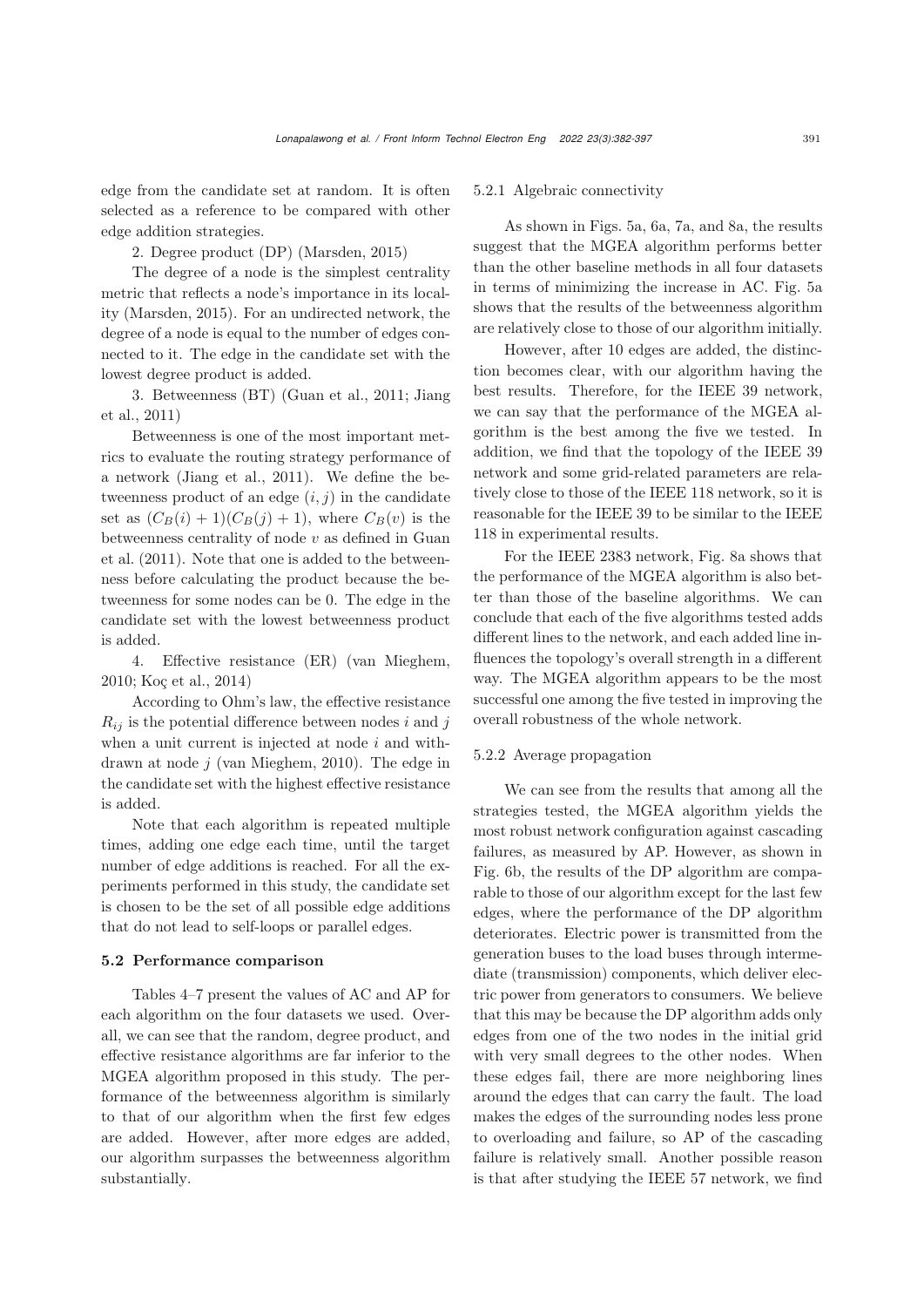| Number of        |            |             | AC       |            |          |          |          | AP       |          |             |
|------------------|------------|-------------|----------|------------|----------|----------|----------|----------|----------|-------------|
| edge additions   | RD         | DP          | BT       | ER         | MGEA     | RD       | DP       | BT       | ER       | <b>MGEA</b> |
| $\mathbf 1$      | 0.083 98   | 0.076 97    | 0.076 74 | 0.084 05   | 0.076 19 | 0.874 29 | 0.855 45 | 0.845 00 | 0.930 96 | 0.843 80    |
| $\boldsymbol{2}$ | $0.093$ 00 | 0.098 75    | 0.076 81 | 0.118 71   | 0.076 19 | 0.903 71 | 0.862 64 | 0.858 08 | 1.077 30 | 0.865 88    |
| 3                | 0.10193    | 0.099 41    | 0.077 32 | 0.143 87   | 0.076 19 | 0.960 63 | 0.973 10 | 0.871 07 | 1.078 00 | 0.889 59    |
| 4                | 0.116 36   | 0.139 96    | 0.077 32 | 0.175 90   | 0.076 19 | 0.983 47 | 0.999 60 | 0.876 01 | 1.069 09 | 0.883 40    |
| 5                | 0.12736    | 0.146 97    | 0.077 33 | 0.19320    | 0.076 19 | 1.008 18 | 1.114 74 | 0.934 75 | 1.100 74 | 0.869 73    |
| 6                | 0.139 99   | 0.147 40    | 0.077 33 | 0.26056    | 0.076 19 | 1.060 62 | 1.162 07 | 0.974 36 | 1.134 75 | 0.915 13    |
| $\overline{7}$   | 0.152 70   | 0.15252     | 0.093 14 | 0.285 77   | 0.076 19 | 1.071 86 | 1.121 51 | 1.040 72 | 1.239 76 | 0.900 49    |
| 8                | 0.16509    | 0.186 58    | 0.09355  | 0.285 92   | 0.076 19 | 1.102 32 | 1.120 20 | 1.055 04 | 1.227 78 | 0.898 92    |
| 9                | 0.172 93   | 0.186 76    | 0.093 91 | $0.292$ 41 | 0.076 19 | 1.114 72 | 1.125 20 | 1.045 13 | 1.190 48 | 0.923 62    |
| 10               | 0.186 80   | 0.190 49    | 0.164 15 | 0.365 48   | 0.076 20 | 1.127 05 | 1.139 60 | 1.091 73 | 1.201 44 | 0.909 70    |
| 11               | 0.200 67   | 0.196 08    | 0.18120  | 0.419 35   | 0.07620  | 1.156 52 | 1.156 38 | 1.145 35 | 1.216 05 | 0.954 74    |
| 12               | 0.21505    | 0.208 59    | 0.18120  | 0.434 91   | 0.076 21 | 1.171 30 | 1.161 17 | 1.111 81 | 1.189 11 | 0.931 86    |
| 13               | 0.233 23   | 0.208 72    | 0.196 28 | 0.436 77   | 0.076 22 | 1.181 88 | 1.141 94 | 1.185 71 | 1.196 45 | 0.979 22    |
| 14               | 0.241 98   | 0.211 75    | 0.198 90 | 0.445 81   | 0.076 24 | 1.189 58 | 1.163 15 | 1.193 38 | 1.235 52 | 1.011 24    |
| 15               | 0.25736    | 0.223 24    | 0.25138  | 0.492 99   | 0.076 26 | 1.195 07 | 1.202 19 | 1.192 98 | 1.221 09 | 1.006 66    |
| 16               | 0.282 45   | $0.224\ 51$ | 0.25215  | 0.604 67   | 0.076 27 | 1.207 48 | 1.188 25 | 1.278 35 | 1.277 34 | 0.989 51    |
| 17               | 0.301 41   | 0.228 42    | 0.288 23 | 0.633 26   | 0.076 28 | 1.217 31 | 1.133 14 | 1.249 77 | 1.277 48 | 0.985 32    |
| 18               | 0.316 32   | 0.22856     | 0.288 29 | 0.655 32   | 0.076 30 | 1.236 10 | 1.174 24 | 1.293 51 | 1.285 93 | 1.008 81    |
| 19               | 0.338 53   | 0.229 02    | 0.288 32 | 0.657 43   | 0.076 32 | 1.237 18 | 1.197 06 | 1.323 50 | 1.313 81 | 0.995 63    |
| 20               | 0.351 44   | 0.22915     | 0.28910  | 0.665 88   | 0.076 33 | 1.242 83 | 1.176 28 | 1.336 80 | 1.318 20 | 1.004 42    |

<span id="page-10-0"></span>Table 4 Algebraic connectivity (AC) and average propagation (AP) after edge addition for the IEEE 39 network

RD: random; DP: degree product; BT: betweenness; ER: effective resistance; MGEA: modified greedy edge addition

Table 5 Algebraic connectivity (AC) and average propagation (AP) after edge addition for the IEEE 57 network

| Number of        | AC          |          |            |          | AP          |          |          |          |          |             |
|------------------|-------------|----------|------------|----------|-------------|----------|----------|----------|----------|-------------|
| edge additions   | RD          | DP       | BT         | ER       | <b>MGEA</b> | RD       | DP       | BT       | ER       | <b>MGEA</b> |
| $\mathbf{1}$     | 0.09656     | 0.138 47 | 0.132 08   | 0.12525  | 0.088 22    | 1.018 10 | 1.049 97 | 1.054 77 | 0.997 76 | 1.000 51    |
| $\boldsymbol{2}$ | 0.107 54    | 0.144 37 | 0.13216    | 0.13762  | 0.088 22    | 1.034 72 | 1.029 92 | 1.012 95 | 1.039 94 | 1.008 50    |
| 3                | 0.11731     | 0.146 46 | 0.132 48   | 0.137 68 | 0.088 22    | 1.038 02 | 0.997 47 | 1.062 02 | 1.067 64 | 0.997 52    |
| $\overline{4}$   | 0.13061     | 0.148 16 | 0.132 54   | 0.159 49 | 0.088 22    | 1.057 19 | 1.021 93 | 1.092 66 | 1.113 42 | 0.980 45    |
| 5                | 0.136 67    | 0.155 04 | 0.132 54   | 0.176 65 | 0.088 22    | 1.055 37 | 1.024 24 | 1.067 77 | 1.092 82 | 1.035 05    |
| 6                | 0.14608     | 0.162 72 | 0.132 77   | 0.184 82 | 0.088 22    | 1.052 87 | 1.030 19 | 1.071 50 | 1.064 04 | 1.030 71    |
| $\overline{7}$   | 0.157 55    | 0.166 07 | 0.132 77   | 0.184 85 | 0.088 22    | 1.082 25 | 1.047 28 | 1.083 49 | 1.106 35 | 1.032 46    |
| 8                | 0.165 74    | 0.168 77 | 0.139 54   | 0.19056  | 0.088 22    | 1.080 64 | 1.051 51 | 1.085 56 | 1.111 34 | 1.033 50    |
| 9                | 0.179 31    | 0.175 19 | 0.139 66   | 0.191 05 | 0.088 22    | 1.100 48 | 1.055 27 | 1.104 72 | 1.157 93 | 1.070 71    |
| 10               | 0.18710     | 0.17521  | 0.139 73   | 0.20069  | 0.088 22    | 1.098 43 | 1.060 99 | 1.112 50 | 1.190 68 | 1.037 74    |
| 11               | 0.194 03    | 0.179 46 | 0.140 06   | 0.233 49 | 0.088 22    | 1.104 36 | 1.060 84 | 1.110 96 | 1.108 24 | 1.049 14    |
| 12               | 0.20138     | 0.179 50 | 0.140 33   | 0.238 82 | 0.088 23    | 1.118 21 | 1.054 86 | 1.161 04 | 1.139 20 | 1.082 74    |
| 13               | 0.210 38    | 0.179 67 | 0.14050    | 0.239 51 | 0.088 23    | 1.124 98 | 1.040 54 | 1.148 70 | 1.144 77 | 1.068 20    |
| 14               | 0.219 07    | 0.193 72 | 0.20049    | 0.243 15 | 0.088 23    | 1.140 04 | 1.065 74 | 1.161 46 | 1.217 22 | 1.101 45    |
| 15               | $0.226\ 00$ | 0.194 45 | 0.21915    | 0.243 42 | 0.088 23    | 1.141 23 | 1.06782  | 1.166 67 | 1.226 36 | 1.067 73    |
| 16               | 0.234 35    | 0.200 12 | $0.221$ 48 | 0.243 42 | 0.088 23    | 1.141 31 | 1.087 53 | 1.192 23 | 1.216 10 | 1.078 52    |
| 17               | 0.247 80    | 0.20020  | 0.22639    | 0.300 37 | 0.088 23    | 1.153 67 | 1.088 38 | 1.160 65 | 1.130 81 | 1.079 78    |
| 18               | 0.260 54    | 0.20061  | 0.246 87   | 0.315 73 | 0.088 23    | 1.153 99 | 1.141 63 | 1.178 28 | 1.141 68 | 1.068 30    |
| 19               | 0.26911     | 0.201 32 | 0.279 12   | 0.316 89 | 0.088 23    | 1.161 85 | 1.136 63 | 1.180 43 | 1.184 11 | 1.071 54    |
| 20               | 0.280 26    | 0.20235  | 0.286 12   | 0.340 30 | 0.088 23    | 1.161 00 | 1.111 29 | 1.159 84 | 1.207 59 | 1.052 68    |

RD: random; DP: degree product; BT: betweenness; ER: effective resistance; MGEA: modified greedy edge addition

that its topology is slightly different from those of other networks. The generators are concentrated in one area, and the generator degrees are very low. When a new line is added to a generator, AP of the cascading failure may be smaller if the new line is added in a network with a different topology. For the IEEE 2383 network, the difference among the algorithms is not very obvious when adding the first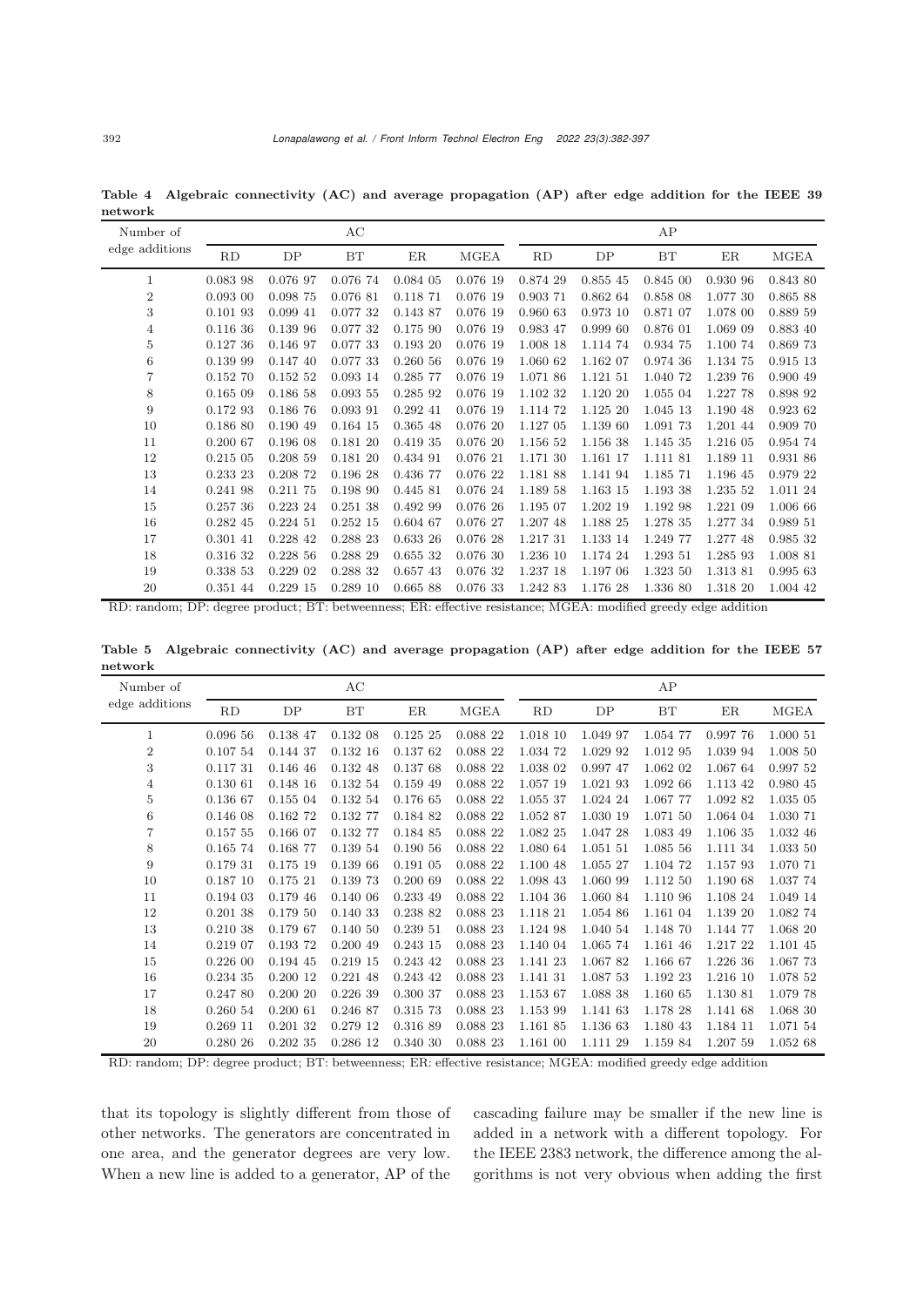Table 6 Algebraic connectivity (AC) and average propagation (AP) after edge addition for the IEEE 118 network

| Number of      |          |            | AC         |            |         |          |          | AP       |          |             |
|----------------|----------|------------|------------|------------|---------|----------|----------|----------|----------|-------------|
| edge additions | RD       | DP         | BT         | ER         | MGEA    | RD       | DP       | BT       | ER       | <b>MGEA</b> |
| 1              | 0.033 45 | 0.02863    | 0.02713    | 0.038 78   | 0.02713 | 1.095 33 | 1.075 81 | 1.075 23 | 1.105 65 | 1.062 03    |
| 2              | 0.038 68 | 0.028 72   | 0.02720    | 0.057 91   | 0.02713 | 1.105 80 | 1.115 57 | 1.062 82 | 1.135 24 | 1.081 94    |
| 3              | 0.042 73 | 0.033 77   | 0.02720    | 0.066 69   | 0.02713 | 1.116 14 | 1.110 93 | 1.051 47 | 1.152 52 | 1.086 59    |
| 4              | 0.048 88 | 0.033 77   | 0.027 34   | 0.068 73   | 0.02713 | 1.119 75 | 1.136 60 | 1.076 88 | 1.147 70 | 1.072 18    |
| 5              | 0.053 87 | 0.033 79   | 0.02741    | 0.070 77   | 0.02713 | 1.127 17 | 1.136 16 | 1.060 06 | 1.160 86 | 1.078 83    |
| 6              | 0.05950  | 0.034 22   | $0.027$ 42 | 0.079 96   | 0.02713 | 1.140 93 | 1.146 34 | 1.081 83 | 1.153 88 | 1.077 86    |
| 7              | 0.06468  | 0.034 63   | 0.02759    | 0.081 41   | 0.02713 | 1.145 65 | 1.129 91 | 1.077 30 | 1.189 66 | 1.080 40    |
| 8              | 0.068 76 | 0.034 63   | 0.02767    | 0.094 37   | 0.02713 | 1.155 17 | 1.164 04 | 1.082 68 | 1.268 91 | 1.087 17    |
| 9              | 0.074 13 | 0.034 67   | 0.031 99   | 0.110 77   | 0.02713 | 1.159 80 | 1.139 39 | 1.115 19 | 1.186 10 | 1.088 06    |
| 10             | 0.079 75 | 0.034 68   | 0.05021    | 0.12310    | 0.02713 | 1.164 26 | 1.143 91 | 1.169 77 | 1.187 68 | 1.072 09    |
| 11             | 0.083 53 | 0.034 68   | 0.05254    | 0.123 53   | 0.02713 | 1.167 63 | 1.143 52 | 1.160 16 | 1.170 65 | 1.068 36    |
| 12             | 0.089 21 | 0.034 80   | 0.053 36   | 0.131 43   | 0.02713 | 1.173 83 | 1.126 14 | 1.149 49 | 1.196 23 | 1.070 45    |
| 13             | 0.094 40 | 0.034 97   | 0.068 77   | 0.144 91   | 0.02713 | 1.181 08 | 1.141 76 | 1.178 52 | 1.240 81 | 1.071 17    |
| 14             | 0.100 94 | 0.035 04   | 0.070 55   | 0.159 65   | 0.02713 | 1.190 13 | 1.145 69 | 1.187 43 | 1.243 83 | 1.073 74    |
| 15             | 0.105 83 | 0.03506    | 0.07216    | 0.169 98   | 0.02713 | 1.189 57 | 1.130 73 | 1.190 05 | 1.219 32 | 1.083 09    |
| 16             | 0.112 17 | 0.035 32   | 0.07250    | 0.180 02   | 0.02713 | 1.196 31 | 1.165 72 | 1.180 75 | 1.219 51 | 1.082 55    |
| 17             | 0.119 48 | 0.035 32   | 0.073 54   | 0.20006    | 0.02713 | 1.197 06 | 1.155 79 | 1.197 06 | 1.218 62 | 1.068 93    |
| 18             | 0.122 72 | 0.035 32   | 0.074 51   | 0.20123    | 0.02713 | 1.201 83 | 1.156 61 | 1.216 87 | 1.249 14 | 1.076 93    |
| 19             | 0.12901  | 0.035 32   | 0.074 69   | $0.209$ 17 | 0.02713 | 1.208 50 | 1.133 41 | 1.195 38 | 1.249 61 | 1.063 03    |
| 20             | 0.134 90 | $0.035$ 41 | 0.087 77   | 0.20958    | 0.02713 | 1.207 70 | 1.128 35 | 1.229 91 | 1.225 49 | 1.062 65    |

RD: random; DP: degree product; BT: betweenness; ER: effective resistance; MGEA: modified greedy edge addition

<span id="page-11-0"></span>Table 7 Algebraic connectivity (AC) and average propagation (AP) after edge addition for the IEEE 2383 network

| Number of      |            |            | AC       |            |             |          |          | AP       |          |             |
|----------------|------------|------------|----------|------------|-------------|----------|----------|----------|----------|-------------|
| edge additions | RD         | DP         | BT       | ER         | <b>MGEA</b> | RD       | DP       | BT       | ER       | <b>MGEA</b> |
| 1              | $0.003$ 43 | 0.003 54   | 0.00322  | 0.00325    | 0.00323     | 1.001 05 | 1.000 30 | 0.999 78 | 1.003 46 | 0.999 24    |
| $\overline{2}$ | 0.00364    | 0.003 74   | 0.00323  | 0.00327    | 0.00323     | 1.001 73 | 0.996 77 | 0.999 11 | 1.000 21 | 0.999 82    |
| 3              | 0.00380    | 0.003 74   | 0.00323  | 0.00330    | 0.00323     | 1.002 47 | 0.996 69 | 0.999 83 | 1.001 24 | 0.999 66    |
| $\overline{4}$ | $0.004$ 00 | 0.004 24   | 0.00326  | $0.003$ 41 | 0.00323     | 1.002 27 | 1.000 20 | 1.002 94 | 0.999 40 | 0.999 55    |
| $\overline{5}$ | 0.004 14   | 0.00455    | 0.00331  | $0.003$ 41 | 0.00323     | 1.002 54 | 1.001 97 | 1.006 13 | 0.999 57 | 1.001 68    |
| $\,6$          | 0.004 32   | 0.004 69   | 0.003 32 | 0.00351    | 0.00323     | 1.001 92 | 1.001 51 | 1.005 55 | 1.002 05 | 1.001 74    |
| $\overline{7}$ | 0.004 52   | 0.00504    | 0.00333  | 0.00351    | 0.00323     | 1.002 00 | 1.002 53 | 1.006 98 | 1.002 14 | 1.000 75    |
| 8              | 0.00468    | 0.00532    | 0.00378  | 0.00358    | 0.00323     | 1.002 28 | 1.005 41 | 1.008 57 | 1.004 30 | 1.000 37    |
| 9              | 0.004 83   | $0.005$ 47 | 0.004 14 | 0.00360    | 0.00323     | 1.002 60 | 1.005 44 | 1.005 33 | 1.004 97 | 1.001 74    |
| 10             | 0.004 96   | 0.00548    | 0.00416  | 0.00366    | 0.00323     | 1.002 79 | 1.006 49 | 1.005 56 | 1.003 24 | 1.001 12    |
| 11             | 0.00522    | 0.00556    | 0.00416  | 0.00368    | 0.00323     | 1.003 36 | 1.006 18 | 1.005 15 | 1.002 69 | 1.002 69    |
| 12             | 0.00541    | 0.00568    | 0.00416  | 0.00369    | 0.00323     | 1.003 47 | 1.004 37 | 1.007 64 | 1.004 92 | 1.001 39    |
| 13             | 0.00557    | 0.00573    | 0.00416  | 0.003 72   | 0.00323     | 1.002 93 | 1.005 16 | 1.005 91 | 1.003 81 | 1.001 30    |
| 14             | 0.00571    | 0.005 74   | 0.00416  | 0.003 87   | 0.00323     | 1.003 13 | 1.003 58 | 1.006 39 | 1.006 22 | 1.001 63    |
| 15             | $0.005$ 90 | 0.005 74   | 0.00416  | 0.003 87   | 0.00323     | 1.003 45 | 1.004 66 | 1.007 32 | 1.004 63 | 1.002 01    |
| 16             | 0.00605    | 0.00578    | 0.00416  | 0.003 89   | 0.00323     | 1.003 96 | 1.002 88 | 1.005 29 | 1.008 15 | 1.001 92    |
| 17             | $0.006$ 14 | 0.00576    | 0.00416  | 0.003 95   | 0.00323     | 1.004 30 | 1.004 82 | 1.006 84 | 1.008 38 | 1.002 24    |
| 18             | 0.00630    | 0.005 77   | 0.004 17 | 0.00396    | 0.00323     | 1.003 52 | 1.005 56 | 1.005 68 | 1.007 17 | 1.001 59    |
| 19             | 0.006 42   | 0.005 77   | 0.004 17 | 0.004 12   | 0.00323     | 1.003 86 | 1.006 86 | 1.005 24 | 1.004 29 | 1.001 45    |
| 20             | 0.006 57   | 0.005 79   | 0.004 17 | 0.004 14   | 0.00323     | 1.003 80 | 1.007 65 | 1.006 42 | 1.005 54 | 1.000 43    |

RD: random; DP: degree product; BT: betweenness; ER: effective resistance; MGEA: modified greedy edge addition

10 edges, due to the large number of existing edges. Also, because the electrical characteristics of power grids are not captured in the algorithms, the tendency of the results is not uniform. However, after

the addition of a significant number of edges, the performance of the MGEA algorithm shows superiority against the other algorithms tested.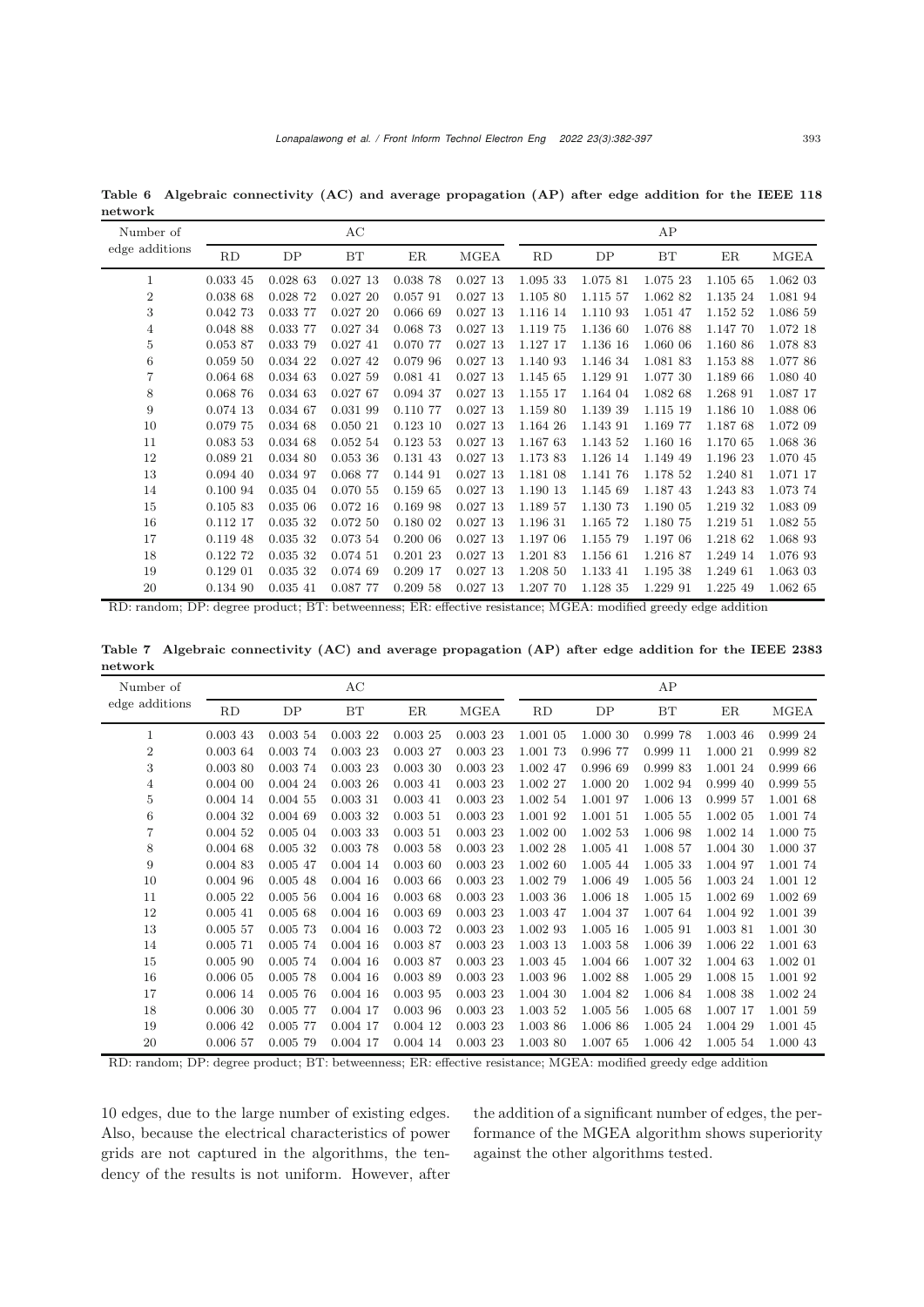

<span id="page-12-0"></span>Fig. 5 Algebraic connectivity (AC) (a) and average propagation (AP) (b) after edge addition for the IEEE 39 network



<span id="page-12-1"></span>Fig. 6 Algebraic connectivity (AC) (a) and average propagation (AP) (b) after edge addition for the IEEE 57 network



<span id="page-12-2"></span>Fig. 7 Algebraic connectivity (AC) (a) and average propagation (AP) (b) after edge addition for the IEEE 118 network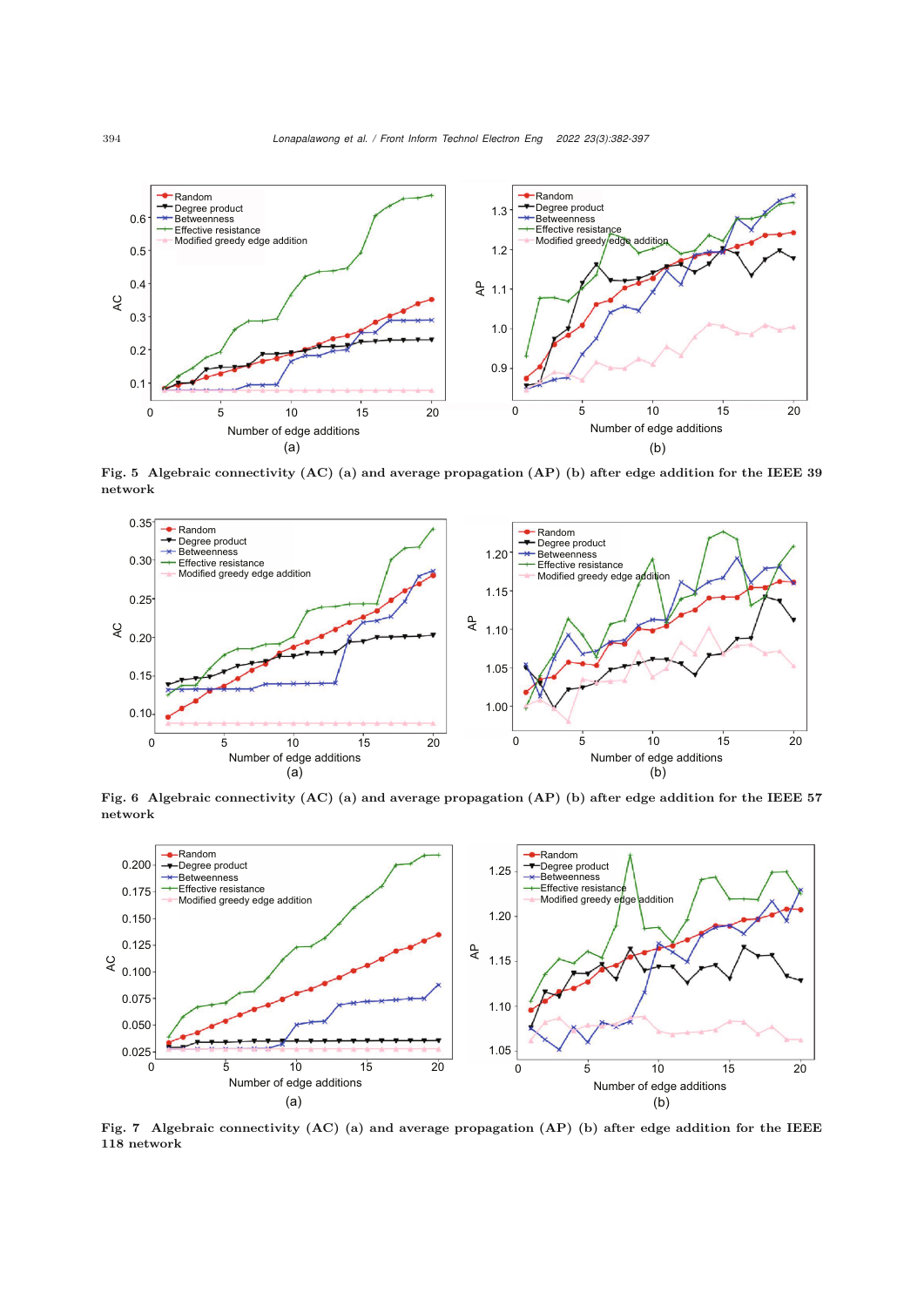

<span id="page-13-5"></span>Fig. 8 Algebraic connectivity (AC) (a) and average propagation (AP) (b) after edge addition for the IEEE 2383 dataset

# 6 Conclusions

In this study, we studied topology-based design optimization strategies for selecting transmission lines to add a power grid's topology to a power grid, to increase its robustness in terms of average propagation. Experimental results on four power grid datasets showed that our proposed MGEA algorithm outperforms all the compared algorithms. We expect our algorithm to help experts better design new power grid topologies and maintain power grid systems in the future.

At the same time, it is noted that algebraic connectivity is a topological measurement that is widely used to assess network characteristics. Although a topological approach is appropriate to evaluate the power distribution grid, purely topological metrics fail to capture some inherent electrical characteristics of power grids. In our work, the network modeled does not fully distinguish different types of buses in the system because buses in a power grid can be categorized into different categories such as generation, transmission, or load buses. We will leave that to the future work to incorporate more electrical properties in a power grid model.

Furthermore, power grids of the same structure can also display different robustness in practice. Among existing studies, the robustness of a power grid network can be related to various factors, such as [consumers'](#page-15-19) [accessibility](#page-15-19) [to](#page-15-19) [generators](#page-15-19) [\(](#page-15-19)Zhang and Tse, [2015\)](#page-15-19), tolerance factors [\(Liu J et al.](#page-14-26), [2019\)](#page-14-26), and electrical properties such as resistance and power flow [\(Koç et al., 2014\)](#page-14-1). Discovering such relationships is an important direction for future research.

## Contributors

Supaporn LONAPALAWONG designed the study and addressed the problems. Supaporn LONAPALAWONG and Jiangzhe YAN processed the data and designed the algorithms. Jiayu LI and Deshi YE helped deduce the mathematical models and algorithms. Supaporn LONAPALAWONG drafted the manuscript. Yong TANG and Yanhao HUANG helped with the technical information. Wei CHEN supported with the resources. Can WANG helped organize the manuscript. Supaporn LONAPALAWONG, Jiangzhe YAN, and Can WANG revised and finalized the paper.

#### Compliance with ethics guidelines

Supaporn LONAPALAWONG, Jiangzhe YAN, Jiayu LI, Deshi YE, Wei CHEN, Yong TANG, Yanhao HUANG, and Can WANG declare that they have no conflict of interest.

#### References

- <span id="page-13-0"></span>Anghel M, Werley KA, Motter AE, 2007. Stochastic model for power grid dynamics.  $40^{th}$  Annual Hawaii Int Conf on System Sciences, p.1-10. https://doi.org/10.1109/HICSS.2007.500
- <span id="page-13-2"></span>Azzolin A, Dueñas-Osorio L, Cadini F, et al., 2018. Electrical and topological drivers of the cascading failure dynamics in power transmission networks. *Reliab Eng Syst Saf*, 175:196-206. https://doi.org/10.1016/j.ress.2018.03.011
- <span id="page-13-3"></span>Bigdeli A, Tizghadam A, Leon-Garcia A, 2009. Comparison of network criticality, algebraic connectivity, and other graph metrics. Proc 1st Annual Workshop on Simplifying Complex Network for Practitioners, p.1-6. https://doi.org/10.1145/1610304.1610308
- <span id="page-13-4"></span>Bompard E, Estebsari A, Huang T, et al., 2016. A framework for analyzing cascading failure in large interconnected power systems: a post-contingency evolution simulator. *Int J Electr Power Energy Syst*, 81:12-21. https://doi.org/10.1016/j.ijepes.2016.02.010
- <span id="page-13-1"></span>Carreras BA, Lynch VE, Dobson I, et al., 2002. Critical points and transitions in an electric power transmission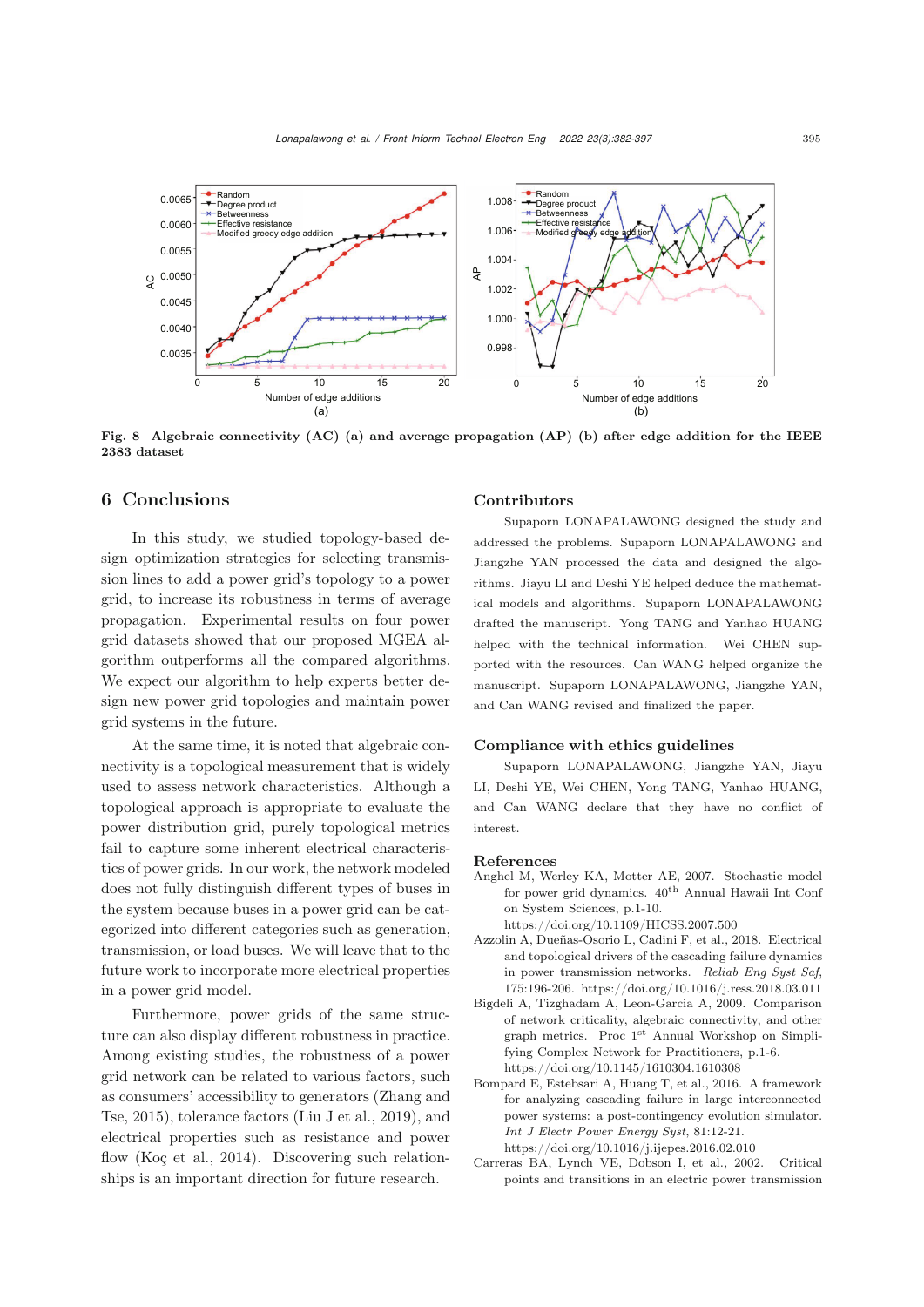model for cascading failure blackouts. *Chaos*, 12:985- 994. https://doi.org/10.1063/1.1505810

<span id="page-14-21"></span>Carreras BA, Newman DE, Dobson I, et al., 2004. Evidence for self-organized criticality in a time series of electric power system blackouts. *IEEE Trans Circ Syst I*, 51(9):1733-1740.

https://doi.org/10.1109/TCSI.2004.834513

<span id="page-14-19"></span>Chen J, Thorp JS, Dobson I, 2005. Cascading dynamics and mitigation assessment in power system disturbances via a hidden failure model. *Int J Electr Power Energy Syst*, 27(4):318-326.

https://doi.org/10.1016/j.ijepes.2004.12.003

<span id="page-14-20"></span>Chen Q, Mili L, 2013. Composite power system vulnerability evaluation to cascading failures using importance sampling and antithetic variates. *IEEE Trans Power Syst*, 28(3):2321-2330.

https://doi.org/10.1109/TPWRS.2013.2238258

- <span id="page-14-9"></span>Correa-Henao GJ, Yusta-Loyo JM, 2015. Representation of electric power systems by complex networks with applications to risk vulnerability assessment. *DYNA*, 82(192):68-77.
- <span id="page-14-11"></span>https://doi.org/10.15446/dyna.v82n192.48574 Correa-Henao GJ, Yusta JM, Lacal-Arántegui R, 2013. Using interconnected risk maps to assess the threats faced by electricity infrastructures. *Int J Crit Infrastr Prot*, 6(3- 4):197-216. https://doi.org/10.1016/j.ijcip.2013.10.002
- <span id="page-14-2"></span>Cuadra L, Salcedo-Sanz S, Del Ser J, et al., 2015. A critical review of robustness in power grids using complex networks concepts. *Energies*, 8(9):9211-9265. https://doi.org/10.3390/en8099211
- <span id="page-14-8"></span>Dey P, Mehra R, Kazi F, et al., 2016. Impact of topology on the propagation of cascading failure in power grid. *IEEE Trans Smart Grid*, 7(4):1970-1978. https://doi.org/10.1109/TSG.2016.2558465
- Dobson I, Carreras BA, Newman DE, 2005. Branching process models for the exponentially increasing portions of cascading failure blackouts. Proc <sup>38</sup>th Annual Hawaii Int Conf on System Sciences, p.1-10. https://doi.org/10.1109/HICSS.2005.125
- <span id="page-14-22"></span>Dobson I, Wierzbicki KR, Carreras BA, et al., 2006. An estimator of propagation of cascading failure. Proc 39th Annual Hawaii Int Conf on System Sciences, p.1- 10. https://doi.org/10.1109/HICSS.2006.54
- Dobson I, Kim J, Wierzbicki KR, 2010. Testing branching process estimators of cascading failure with data from a simulation of transmission line outages. *Risk Anal*, 30(4):650-662.

https://doi.org/10.1111/j.1539-6924.2010.01369.x

- <span id="page-14-14"></span>Ellens W, Spieksma F, van Mieghem P, et al., 2011. Effective graph resistance. *Linear Algebra Appl*, 435(10):2491- 2506. https://doi.org/10.1016/j.laa.2011.02.024
- <span id="page-14-3"></span>Eppstein MJ, Hines PDH, 2012. A "random chemistry" algorithm for identifying collections of multiple contingencies that initiate cascading failure. *IEEE Trans Power Syst*, 27(3):1698-1705. https://doi.org/10.1109/TPWRS.2012.2183624
- <span id="page-14-23"></span>Fiedler M, 1973. Algebraic connectivity of graphs. *Czech Math J*, 23(2):298-305.

https://doi.org/10.21136/CMJ.1973.101168

<span id="page-14-24"></span>Ghosh A, Boyd S, 2006. Growing well-connected graphs. Proc <sup>45</sup>th IEEE Conf on Decision and Control, p.6605- 6611. https://doi.org/10.1109/CDC.2006.377282

- <span id="page-14-0"></span>Gu YJ, Yang HY, Sun W, et al., 2020. Hierarchical control of DC microgrids robustness and smartness. *CSEE J Power Energy Syst*, 6(2):384-393. https://doi.org/10.17775/CSEEJPES.2017.00920
- <span id="page-14-12"></span>Guan ZH, Chen L, Qian TH, 2011. Routing in scale-free networks based on expanding betweenness centrality. *Phys A*, 390(6):1131-1138. https://doi.org/10.1016/j.physa.2010.10.002

<span id="page-14-10"></span>Holme P, Kim BJ, Yoon CN, et al., 2002. Attack vulnerability of complex networks. *Phys Rev E*, 65:056109. https://doi.org/10.1103/PhysRevE.65.056109

- <span id="page-14-15"></span>Jamakovic A, Uhlig S, 2007. Influence of the network structure on robustness. 15<sup>th</sup> IEEE Int Conf on Networks, p.278-283.
- <span id="page-14-17"></span>https://doi.org/10.1109/ICON.2007.4444099 Ji XP, Wang B, Liu DC, et al., 2016. Improving interdependent networks robustness by adding connectivity links. *Phys A*, 444:9-19. https://doi.org/10.1016/j.physa.2015.10.010
- <span id="page-14-16"></span>Jiang ZY, Liang MG, Guo DC, 2011. Enhancing network performance by edge addition. *Int J Mod Phys C*, 22(11):1211-1226.
- <span id="page-14-4"></span>https://doi.org/10.1142/S0129183111016841 Koç Y, Verma T, Araujo NAM, et al., 2013. MATCASC: a tool to analyse cascading line outages in power grids. IEEE Int Workshop on Intelligent Energy Systems, p.143-148.

https://doi.org/10.1109/IWIES.2013.6698576

- <span id="page-14-1"></span>Koç Y, Warnier M, van Mieghem P, et al., 2014. The impact of the topology on cascading failures in a power grid model. *Phys A*, 402:169-179. https://doi.org/10.1016/j.physa.2014.01.056
- <span id="page-14-7"></span>Laszka A, Buttyán L, Szeszlér D, 2013. Designing robust network topologies for wireless sensor networks in adversarial environments. *Pervas Mob Comput*, 9(4):546-563. https://doi.org/10.1016/j.pmcj.2012.05.001
- <span id="page-14-18"></span>Li CH, Xue YS, 2019. Effects of cascading failure intervals on synchronous stability. *Int J Elect Power Energy Syst*, 106:502-510. https://doi.org/10.1016/j.ijepes.2018.10.036

<span id="page-14-26"></span>Liu J, Zhang HX, Qiao W, et al., 2019. DC (optimal) power flow-based models for simulation and mitigation of overload cascading failures. North American Power Symp, p.1-5.

https://doi.org/10.1109/NAPS46351.2019.9000269

- <span id="page-14-5"></span>Liu W, Sirisena H, Pawlikowski K, et al., 2009. Utility of algebraic connectivity metric in topology design of survivable networks. <sup>7</sup>th Int Workshop on Design of Reliable Communication Networks, p.131-138. https://doi.org/10.1109/DRCN.2009.5340016
- <span id="page-14-6"></span>Liu ZY, Zhang HP, Smith P, et al., 2012. Optimizing weighted graph topology for robust network information dissemination. Proc <sup>51</sup>st IEEE Conf on Decision and Control, p.3329-3334.

https://doi.org/10.1109/CDC.2012.6426594

- <span id="page-14-13"></span>Marsden PV, 2015. Network Centrality, Measures of. In: International Encyclopedia of the Social & Behavioral Sciences (2<sup>nd</sup> Ed.). Elsevier, Oxford, p.532-539. https://doi.org/10.1016/B978-0-08-097086-8.43115-6
- <span id="page-14-25"></span>Mohar B, Alavi Y, Chartrand G, et al., 1991. The Laplacian spectrum of graphs. *Graph Theory Combin Appl*, 2:5364.